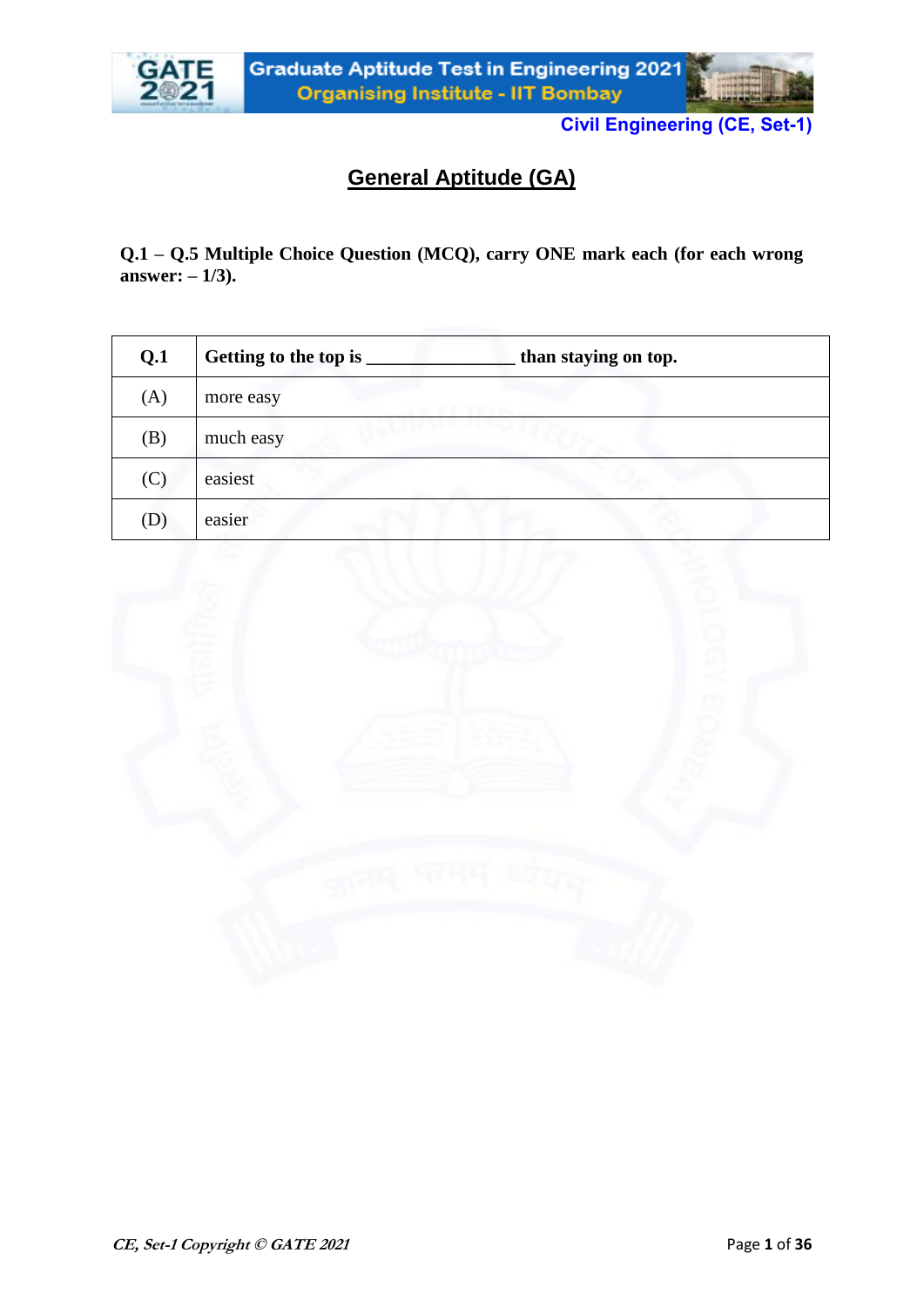

| Q.2 |                                                                                                   |
|-----|---------------------------------------------------------------------------------------------------|
|     | <b>TRIANGLE</b><br>$\overrightarrow{X}$<br>The mirror image of the above text about the x-axis is |
| (A) | <b>TRIANDLE</b>                                                                                   |
| (B) | <b>TRIANGLE</b>                                                                                   |
| (C) | <b>TRIANGLE</b>                                                                                   |
| (D) | <b>TRIANGLE</b>                                                                                   |

| Q.3 | In a company, 35% of the employees drink coffee, 40% of the employees<br>drink tea and 10% of the employees drink both tea and coffee. What % of<br>employees drink neither tea nor coffee? |
|-----|---------------------------------------------------------------------------------------------------------------------------------------------------------------------------------------------|
| (A) | 15                                                                                                                                                                                          |
| (B) | 25                                                                                                                                                                                          |
| (C) | 35                                                                                                                                                                                          |
| D   | 40                                                                                                                                                                                          |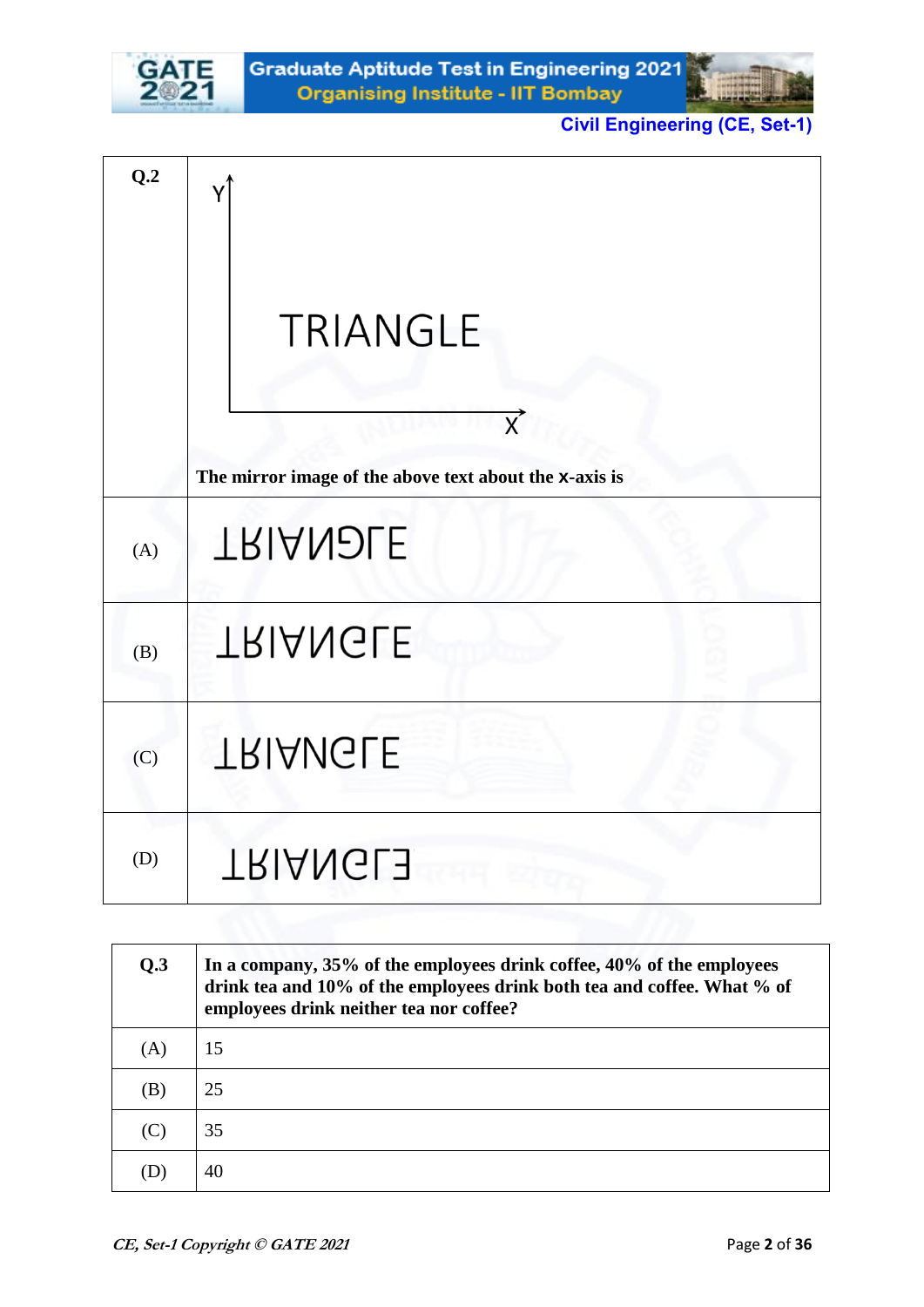

| Q.4 | $\oplus$ and $\odot$ are two operators on numbers p and q such that   |
|-----|-----------------------------------------------------------------------|
|     | $p \oplus q = \frac{p^2 + q^2}{pq}$ and $p \odot q = \frac{p^2}{q}$ ; |
|     | If $x \oplus y = 2 \odot 2$ , then $x =$                              |
| (A) | $\frac{y}{2}$                                                         |
| (B) | $\mathcal{Y}$                                                         |
| (C) | $\frac{3y}{2}$                                                        |
| (D) | 2 y                                                                   |

| Q.5 | Four persons P, Q, R and S are to be seated in a row, all facing the same<br>direction, but not necessarily in the same order. P and R cannot sit adjacent<br>to each other. S should be seated to the right of Q. The number of distinct<br>seating arrangements possible is: |
|-----|--------------------------------------------------------------------------------------------------------------------------------------------------------------------------------------------------------------------------------------------------------------------------------|
| (A) | $\overline{2}$                                                                                                                                                                                                                                                                 |
| B)  | $\overline{4}$                                                                                                                                                                                                                                                                 |
| (C) | 6                                                                                                                                                                                                                                                                              |
|     | 8                                                                                                                                                                                                                                                                              |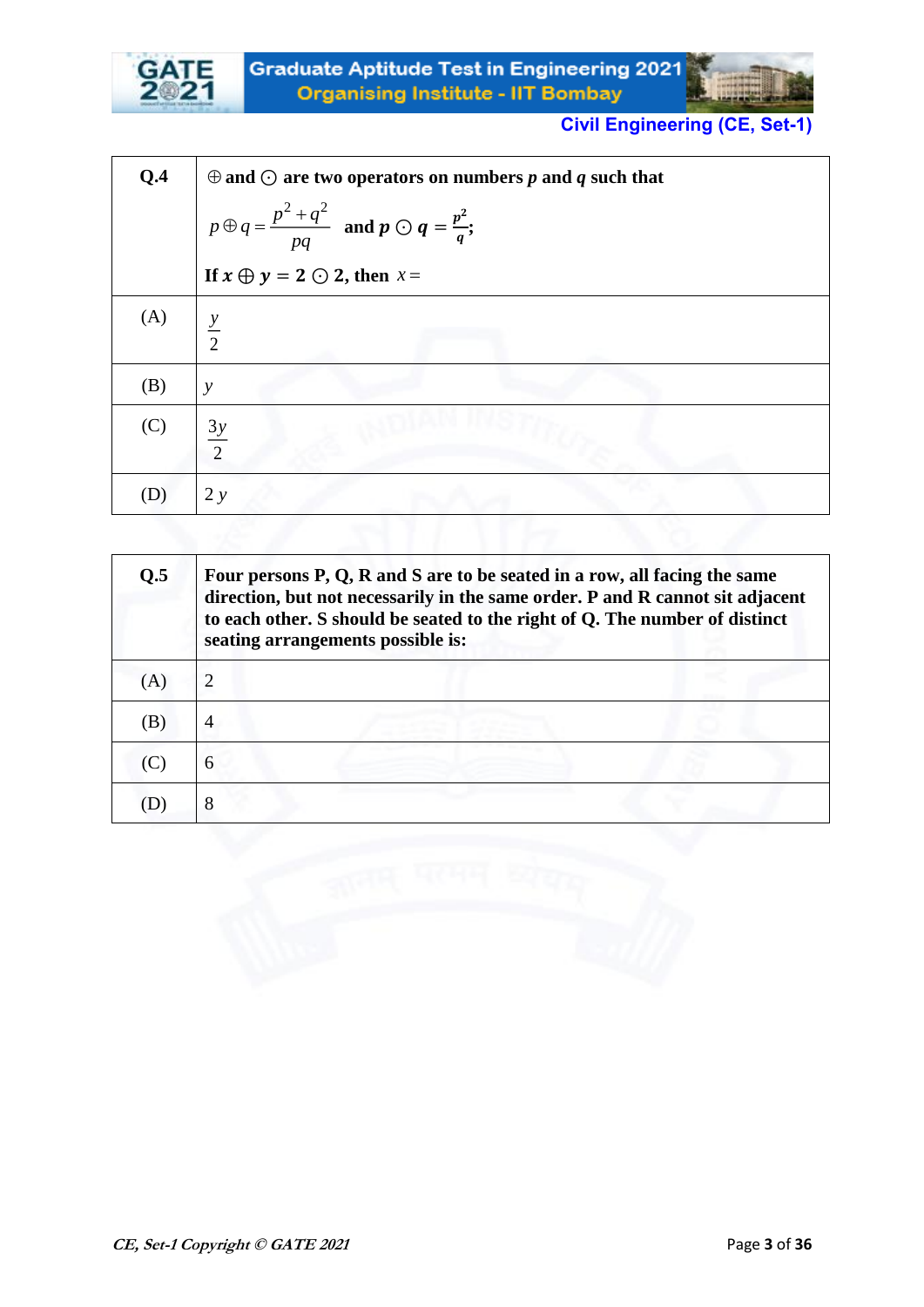

### **Q. 6 – Q. 10 Multiple Choice Question (MCQ), carry TWO marks each (for each wrong answer: – 2/3).**

| Q.6 | <b>Statement: Either P marries Q or X marries Y</b><br>Among the options below, the logical NEGATION of the above statement is: |
|-----|---------------------------------------------------------------------------------------------------------------------------------|
| (A) | P does not marry Q and X marries Y.                                                                                             |
| (B) | Neither P marries Q nor X marries Y.                                                                                            |
| (C) | X does not marry Y and P marries Q.                                                                                             |
| (D) | P marries Q and X marries Y.                                                                                                    |

| Q.7 | Consider two rectangular sheets, Sheet M and Sheet N of dimensions<br>6 cm x 4 cm each.                                  |
|-----|--------------------------------------------------------------------------------------------------------------------------|
|     | Folding operation 1: The sheet is folded into half by joining the short edges of<br>the current shape.                   |
|     | Folding operation 2: The sheet is folded into half by joining the long edges of<br>the current shape.                    |
|     | Folding operation 1 is carried out on Sheet M three times.                                                               |
|     | Folding operation 2 is carried out on Sheet N three times.                                                               |
|     | The ratio of perimeters of the final folded shape of Sheet N to the final folded<br>shape of Sheet M is<br>$\sim$ $\sim$ |
| (A) | 13:7                                                                                                                     |
| (B) | 3:2                                                                                                                      |
| (C) | 7:5                                                                                                                      |
| (D) | 5:13                                                                                                                     |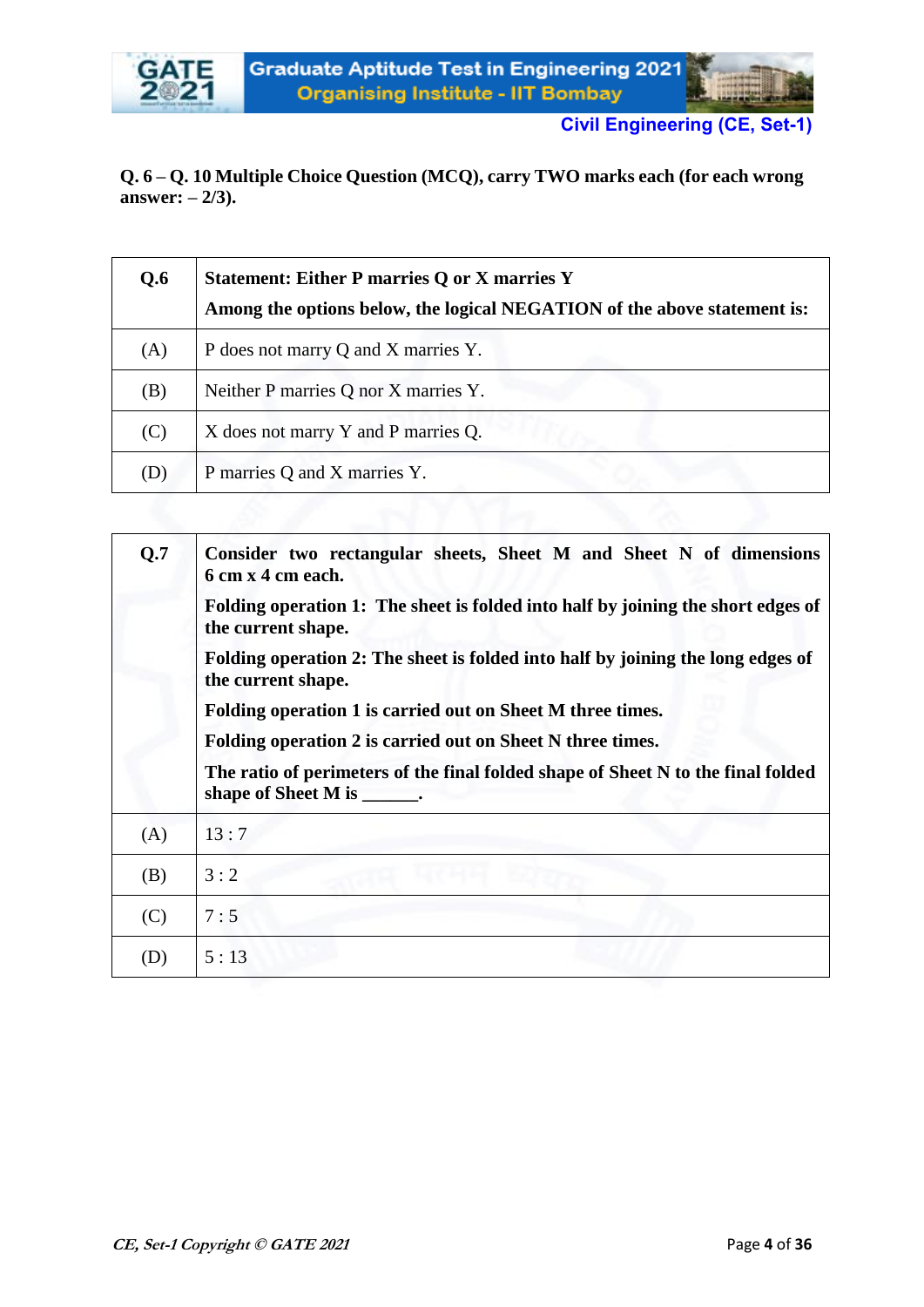

| Q.8 | P<br>θ<br>Q<br>R<br>S<br>Five line segments of equal lengths, PR, PS, QS, QT and RT are used to<br>form a star as shown in the figure above.<br>The value of $\theta$ , in degrees, is |
|-----|----------------------------------------------------------------------------------------------------------------------------------------------------------------------------------------|
| (A) | 36                                                                                                                                                                                     |
| (B) | 45                                                                                                                                                                                     |
| (C) | 72                                                                                                                                                                                     |
| (D) | 108                                                                                                                                                                                    |

| Q.9 | A function, $\lambda$ , is defined by                                                                 |
|-----|-------------------------------------------------------------------------------------------------------|
|     | $\lambda(p,q) = \begin{cases} (p-q)^2, & \text{if } p \ge q, \\ p+q, & \text{if } p < q. \end{cases}$ |
|     | The value of the expression $\frac{\lambda\big(-(-3+2),(-2+3)\big)}{\big(-(-2+1)\big)}$ is:           |
| (A) | $-1$                                                                                                  |
| (B) | $\boldsymbol{0}$                                                                                      |
| (C) | $\frac{16}{3}$                                                                                        |
| (D) | 16                                                                                                    |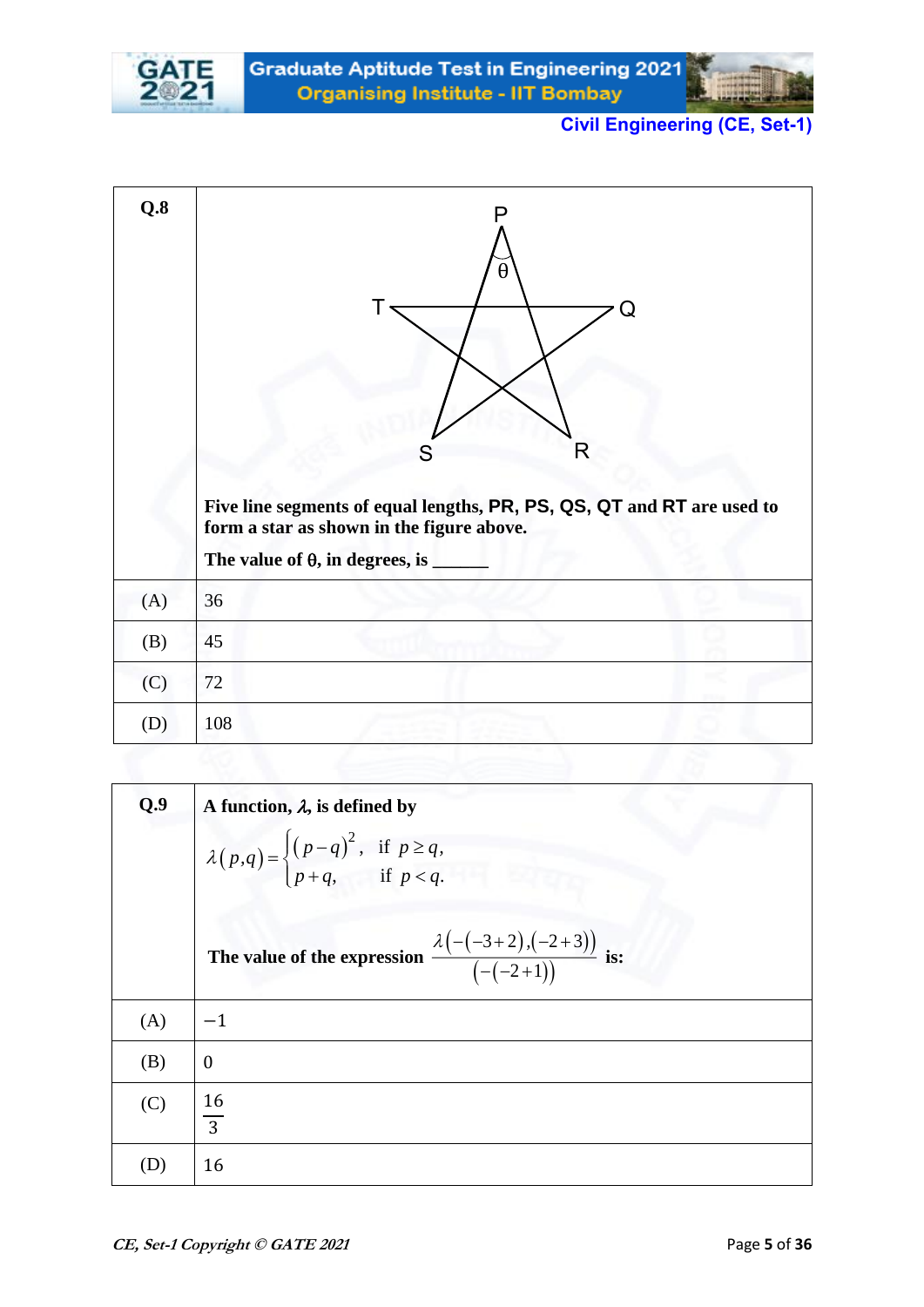



| Q.10 | Humans have the ability to construct worlds entirely in their minds, which<br>don't exist in the physical world. So far as we know, no other species<br>possesses this ability. This skill is so important that we have different words<br>to refer to its different flavors, such as imagination, invention and<br>innovation.<br>Based on the above passage, which one of the following is TRUE? |
|------|----------------------------------------------------------------------------------------------------------------------------------------------------------------------------------------------------------------------------------------------------------------------------------------------------------------------------------------------------------------------------------------------------|
| (A)  | No species possess the ability to construct worlds in their minds.                                                                                                                                                                                                                                                                                                                                 |
| (B)  | The terms imagination, invention and innovation refer to unrelated skills.                                                                                                                                                                                                                                                                                                                         |
| (C)  | We do not know of any species other than humans who possess the ability to<br>construct mental worlds.                                                                                                                                                                                                                                                                                             |
| (D)  | Imagination, invention and innovation are unrelated to the ability to construct<br>mental worlds.                                                                                                                                                                                                                                                                                                  |

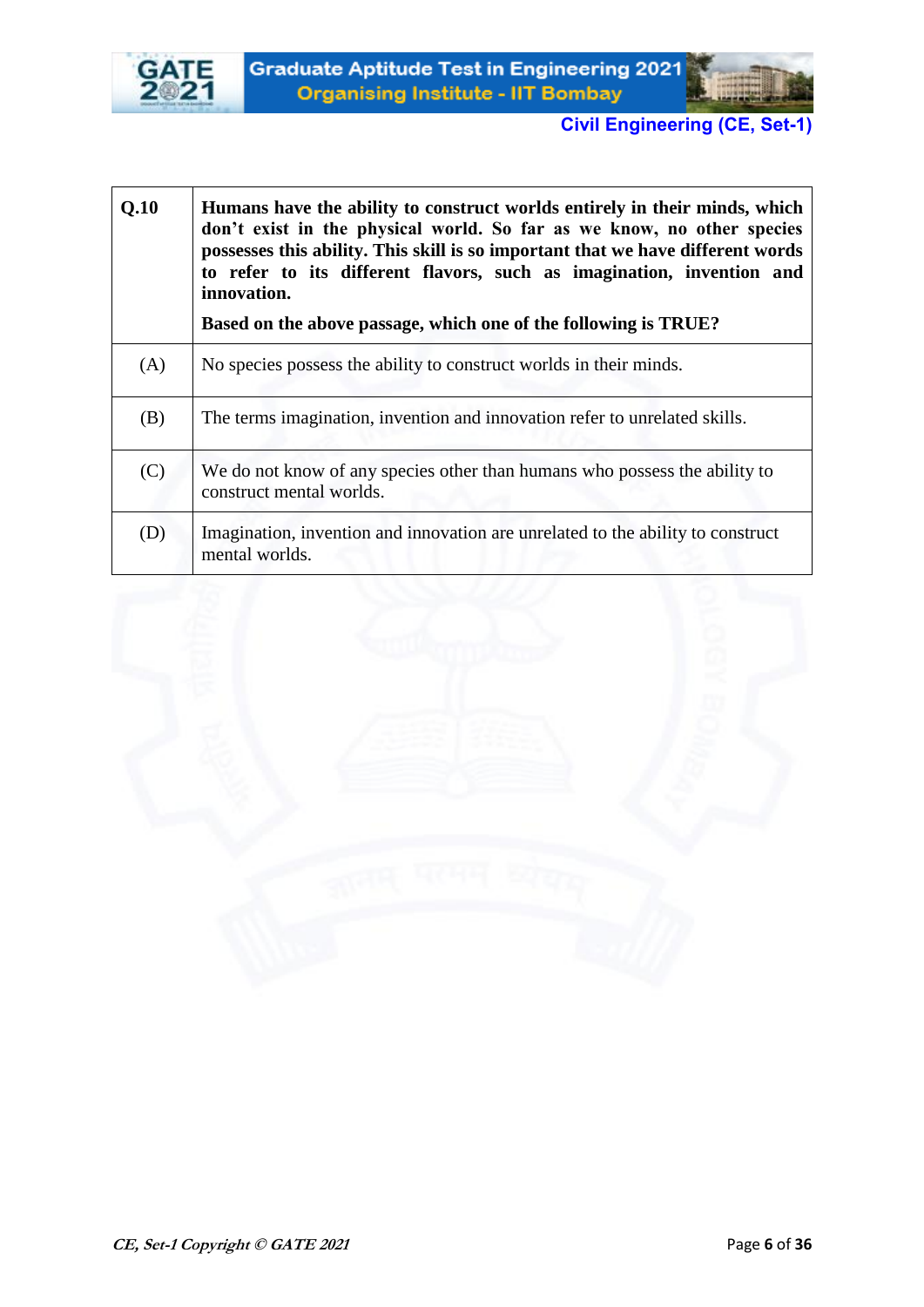



**Q.1 – Q.16 Multiple Choice Question (MCQ), carry ONE mark each (for each wrong answer: – 1/3).**

| Q.1            | $\begin{bmatrix} 1 & 2 & 2 & 3 \\ 3 & 4 & 2 & 5 \end{bmatrix}$<br>The rank of matrix $\begin{vmatrix} 3 & 4 \\ 5 & 6 \end{vmatrix}$<br><b>is</b><br>$\overline{2}$<br>7<br>$\overline{2}$<br>8<br>9 <sub>l</sub><br>7 |
|----------------|-----------------------------------------------------------------------------------------------------------------------------------------------------------------------------------------------------------------------|
| (A)            |                                                                                                                                                                                                                       |
| (B)            | 7                                                                                                                                                                                                                     |
| $(\mathbf{C})$ | 3                                                                                                                                                                                                                     |
|                | 4                                                                                                                                                                                                                     |

|     | Q.2 If $P = \begin{bmatrix} 1 & 2 \\ 3 & 4 \end{bmatrix}$ and $Q = \begin{bmatrix} 0 & 1 \\ 1 & 0 \end{bmatrix}$ then $Q^T P^T$ is |
|-----|------------------------------------------------------------------------------------------------------------------------------------|
| (A) | $\begin{bmatrix} 1 & 2 \\ 3 & 4 \end{bmatrix}$                                                                                     |
| (B) | $\begin{bmatrix} 1 & 3 \\ 2 & 4 \end{bmatrix}$                                                                                     |
| (C) | $\begin{bmatrix} 2 & 1 \\ 4 & 3 \end{bmatrix}$                                                                                     |
|     | -41<br>31                                                                                                                          |

| Q.3 | The shape of the cumulative distribution function of Gaussian distribution is |
|-----|-------------------------------------------------------------------------------|
| (A) | Horizontal line                                                               |
| (B) | Straight line at 45 degree angle                                              |
| (C) | Bell-shaped                                                                   |
| (D) | S-shaped                                                                      |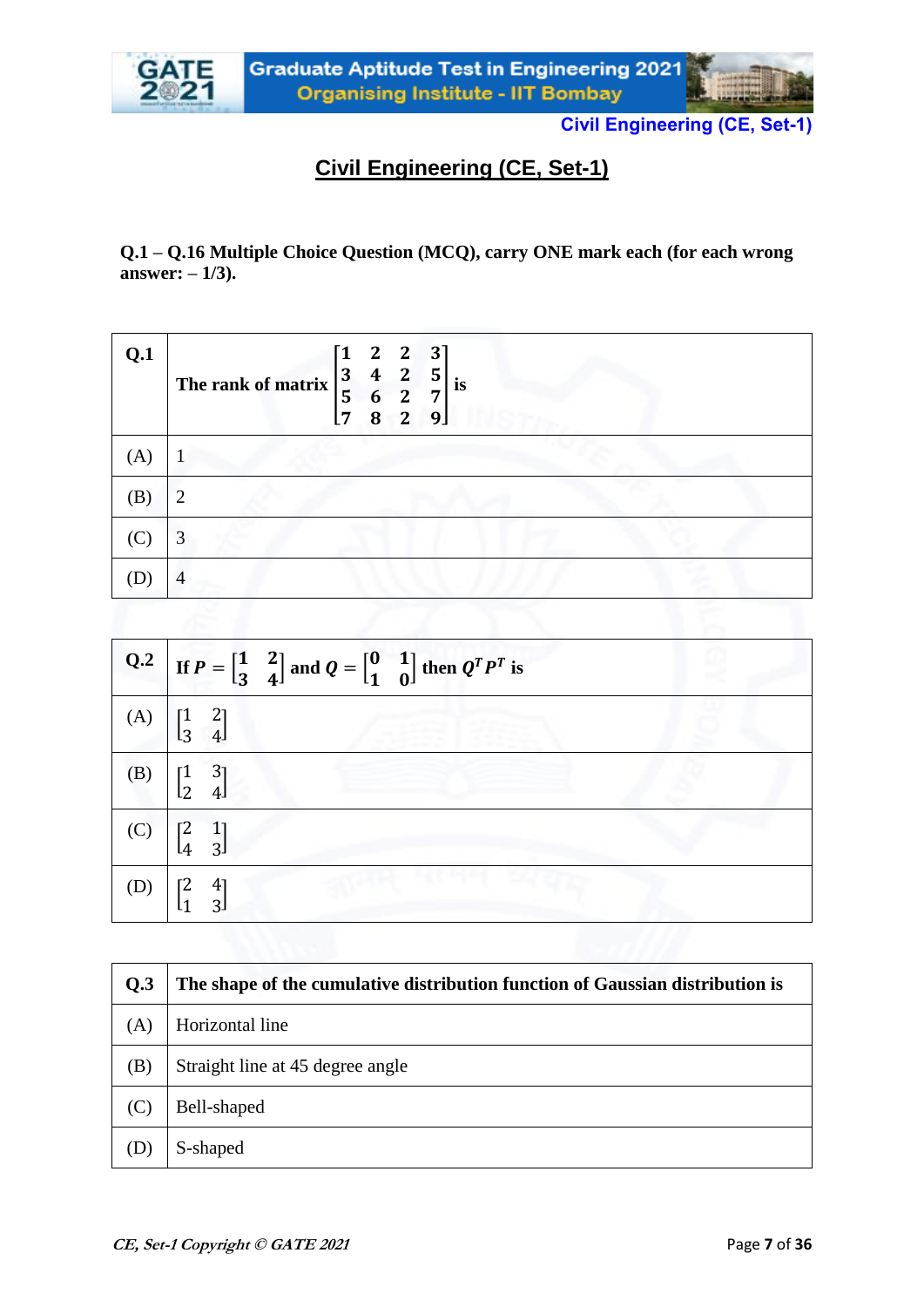

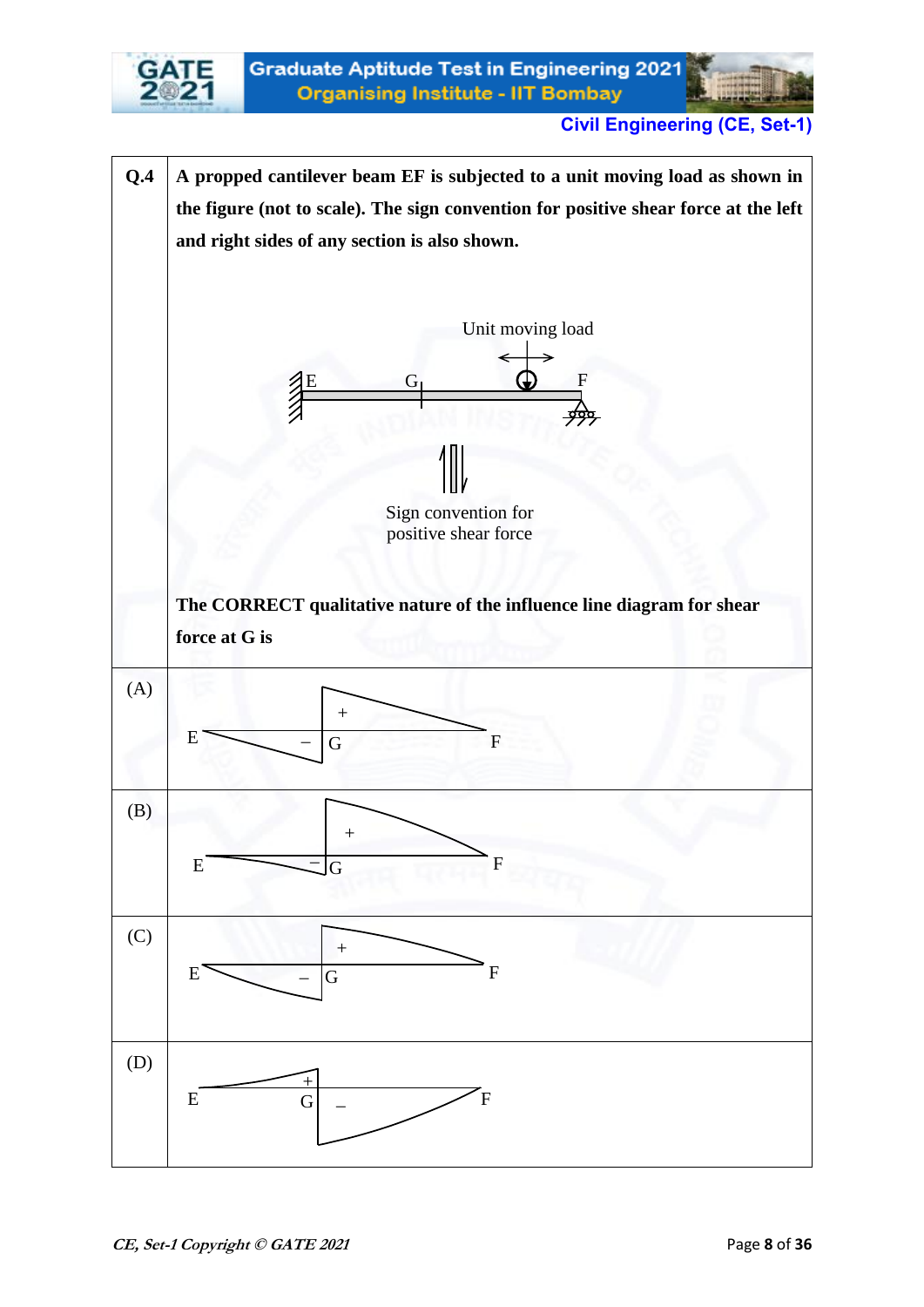



| Q.5 | Gypsum is typically added in cement to |
|-----|----------------------------------------|
| (A) | prevent quick setting                  |
| (B) | enhance hardening                      |
| (C) | increase workability                   |
| (D) | decrease heat of hydration             |

| Q.6 | The direct and indirect costs estimated by a contractor for bidding a project is<br>₹160000 and ₹20000 respectively. If the mark up applied is 10% of the bid price,<br>the quoted price (in $\bar{x}$ ) of the contractor is |
|-----|-------------------------------------------------------------------------------------------------------------------------------------------------------------------------------------------------------------------------------|
| (A) | 200000                                                                                                                                                                                                                        |
| (B) | 198000                                                                                                                                                                                                                        |
| (C) | 196000                                                                                                                                                                                                                        |
| (D) | 182000                                                                                                                                                                                                                        |
|     |                                                                                                                                                                                                                               |

| Q.7 | In an Oedometer apparatus, a specimen of fully saturated clay has been<br>consolidated under a vertical pressure of $50 \text{ kN/m}^2$ and is presently at<br>equilibrium. The effective stress and pore water pressure immediately on<br>increasing the vertical stress to $150 \text{ kN/m}^2$ , respectively are |
|-----|----------------------------------------------------------------------------------------------------------------------------------------------------------------------------------------------------------------------------------------------------------------------------------------------------------------------|
| (A) | 150 kN/m <sup>2</sup> and 0                                                                                                                                                                                                                                                                                          |
| (B) | 100 kN/m <sup>2</sup> and 50 kN/m <sup>2</sup>                                                                                                                                                                                                                                                                       |
| (C) | 50 kN/m <sup>2</sup> and 100 kN/m <sup>2</sup>                                                                                                                                                                                                                                                                       |
|     | 0 and 150 kN/ $m2$                                                                                                                                                                                                                                                                                                   |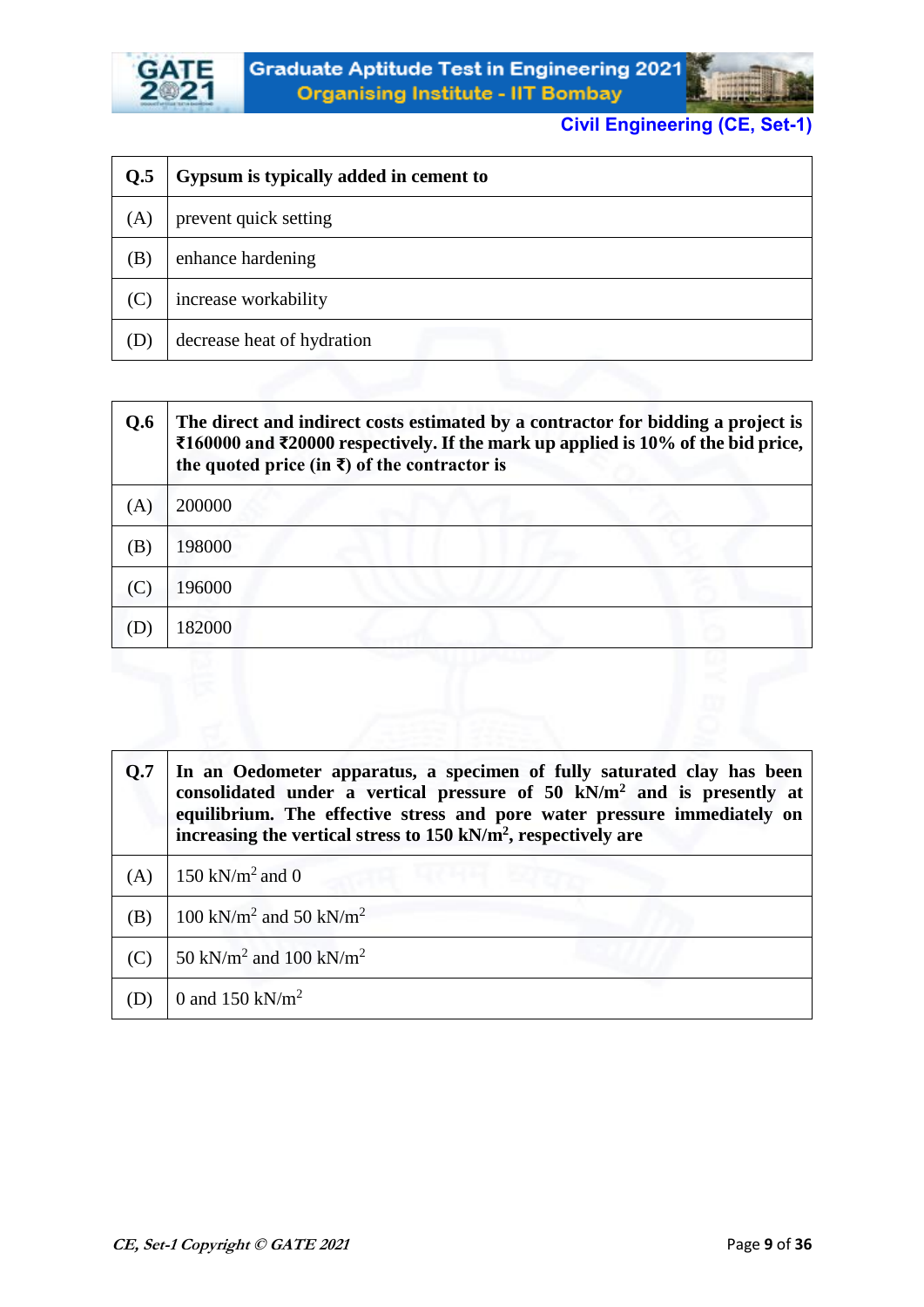

 $\mathbf{r}$ 

| Q.8 | A partially-saturated soil sample has natural moisture content of 25% and bulk<br>unit weight of 18.5 kN/m <sup>3</sup> . The specific gravity of soil solids is 2.65 and unit<br>weight of water is 9.81 kN/m <sup>3</sup> . The unit weight of the soil sample on full<br>saturation is |
|-----|-------------------------------------------------------------------------------------------------------------------------------------------------------------------------------------------------------------------------------------------------------------------------------------------|
| (A) | $21.12 \text{ kN/m}^3$                                                                                                                                                                                                                                                                    |
| (B) | 19.03 kN/ $m^3$                                                                                                                                                                                                                                                                           |
| (C) | $20.12 \text{ kN/m}^3$                                                                                                                                                                                                                                                                    |
| (D  | 18.50 kN/ $m^3$                                                                                                                                                                                                                                                                           |

| Q.9 | If water is flowing at the same depth in most hydraulically efficient triangular<br>and rectangular channel sections then the ratio of hydraulic radius of triangular<br>section to that of rectangular section is |
|-----|--------------------------------------------------------------------------------------------------------------------------------------------------------------------------------------------------------------------|
| (A) | $\sqrt{2}$                                                                                                                                                                                                         |
|     | $\sqrt{2}$                                                                                                                                                                                                         |
|     |                                                                                                                                                                                                                    |
|     |                                                                                                                                                                                                                    |

| Q.10        | 'Kinematic viscosity' is dimensionally represented as |
|-------------|-------------------------------------------------------|
| (A)         | $\frac{M}{LT}$                                        |
| (B)         | $\frac{M}{L^2T}$                                      |
| $(C)$ $T^2$ | $\overline{L}$                                        |
| (D)         | $\frac{L^2}{T}$                                       |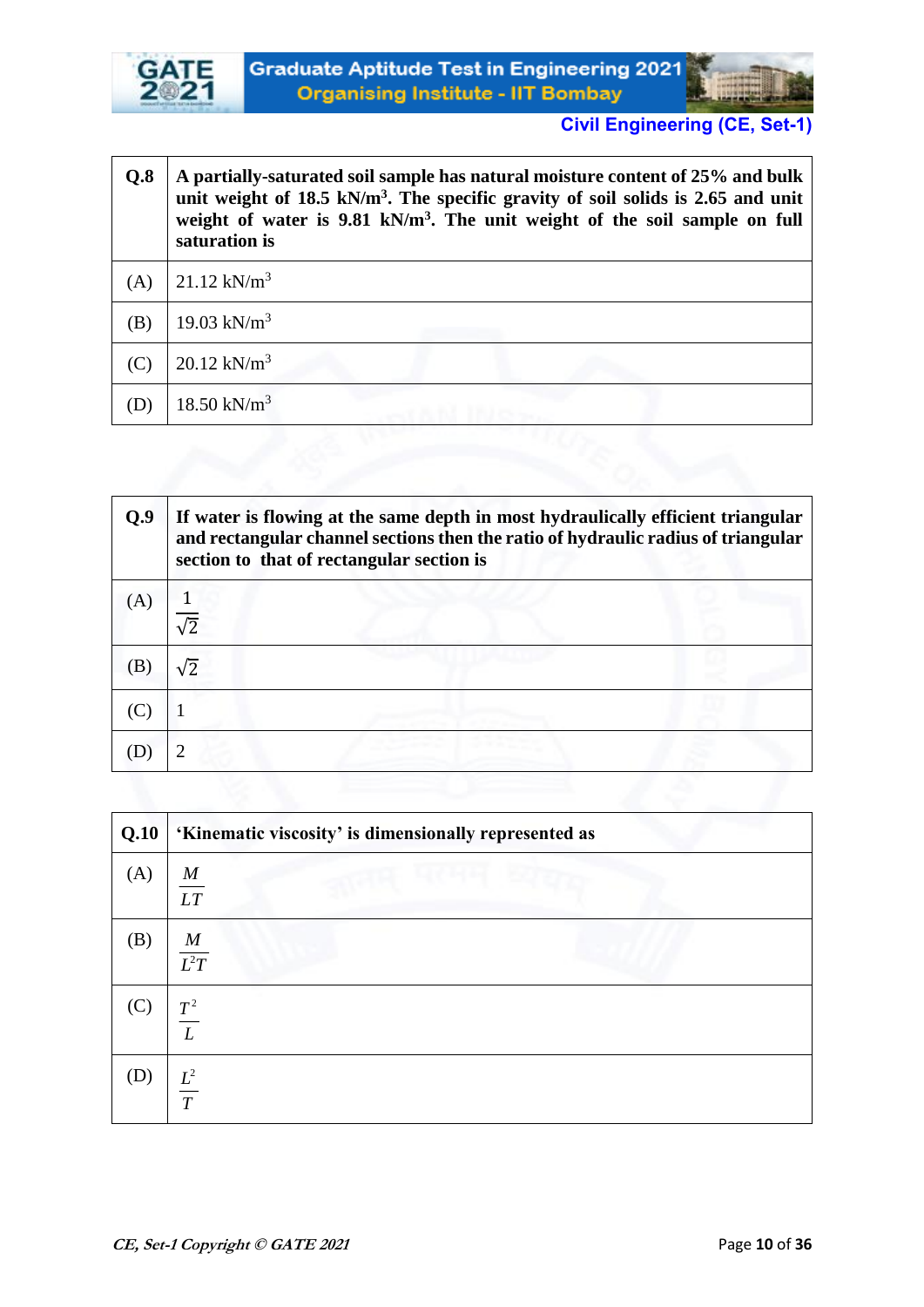



| <b>0.11</b> | Which one of the following statements is correct?                                      |
|-------------|----------------------------------------------------------------------------------------|
| (A)         | Pyrolysis is an endothermic process, which takes place in the absence of oxygen.       |
| (B)         | Pyrolysis is an exothermic process, which takes place in the absence of oxygen.        |
| (C)         | Combustion is an endothermic process, which takes place in the abundance of<br>oxygen. |
| (D)         | Combustion is an exothermic process, which takes place in the absence of oxygen.       |
|             |                                                                                        |

| Q.12 | Which one of the following is correct?                                                                                                                                                                                                                                                                                                       |
|------|----------------------------------------------------------------------------------------------------------------------------------------------------------------------------------------------------------------------------------------------------------------------------------------------------------------------------------------------|
| (A)  | The partially treated effluent from a food processing industry, containing high<br>concentration of biodegradable organics, is being discharged into a flowing river at<br>a point P. If the rate of degradation of the organics is higher than the rate of aeration,<br>then dissolved oxygen of the river water will be lowest at point P. |
| (B)  | The most important type of species involved in the degradation of organic matter in<br>the case of activated sludge process based wastewater<br>treatment<br><b>1S</b><br>chemoheterotrophs.                                                                                                                                                 |
| (C)  | For an effluent sample of a sewage treatment plant, the ratio $BOD_{5\text{-day},20}^{\circ}$ upon<br>ultimate BOD is more than 1.                                                                                                                                                                                                           |
| (D)  | A young lake characterized by low nutrient content and low plant productivity is<br>called eutrophic lake.                                                                                                                                                                                                                                   |
|      |                                                                                                                                                                                                                                                                                                                                              |

| Q.13 | The liquid forms of particulate air pollutants are |
|------|----------------------------------------------------|
| (A)  | dust and mist                                      |
| (B)  | mist and spray                                     |
| (C)  | smoke and spray                                    |
|      | fly ash and fumes                                  |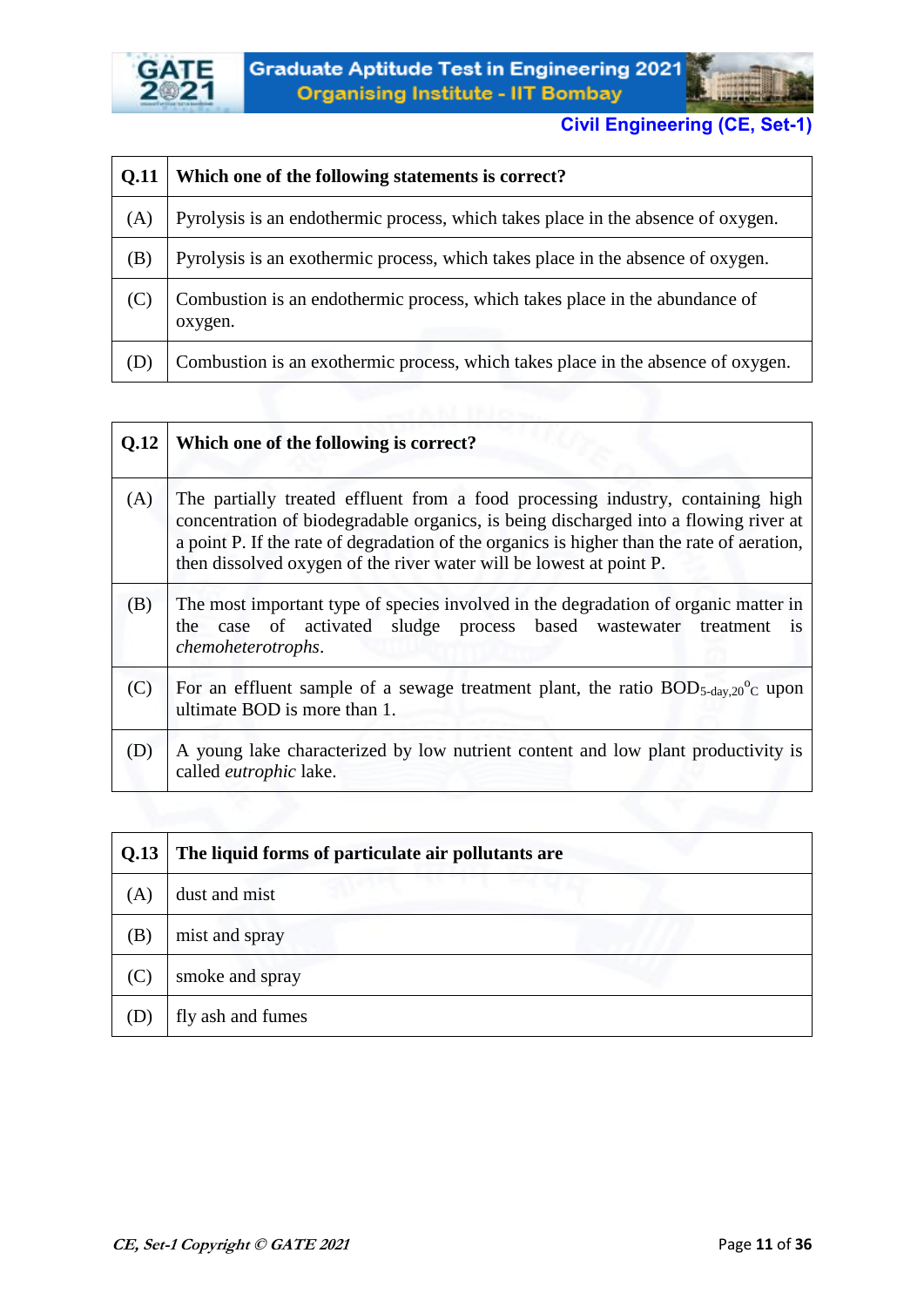



| Q.14 | The shape of the most commonly designed highway vertical curve is |
|------|-------------------------------------------------------------------|
| (A)  | circular (single radius)                                          |
| (B)  | circular (multiple radii)                                         |
| (C)  | parabolic                                                         |
| (D   | spiral                                                            |

| Q.15 | A highway designed for 80 km/h speed has a horizontal curve section with<br>radius 250 m. If the design lateral friction is assumed to develop fully, the<br>required super elevation is |
|------|------------------------------------------------------------------------------------------------------------------------------------------------------------------------------------------|
| (A)  | 0.02                                                                                                                                                                                     |
| (B)  | 0.05                                                                                                                                                                                     |
|      | 0.07                                                                                                                                                                                     |
|      | 0.09                                                                                                                                                                                     |
|      |                                                                                                                                                                                          |

| Q.16 | Which of the following is NOT a correct statement?                                            |
|------|-----------------------------------------------------------------------------------------------|
| (A)  | The first reading from a level station is a 'Fore Sight'.                                     |
| (B)  | Basic principle of surveying is to work from whole to parts.                                  |
|      | Contours of different elevations may intersect each other in case of an overhanging<br>cliff. |
| (D)  | Planimeter is used for measuring 'area'.                                                      |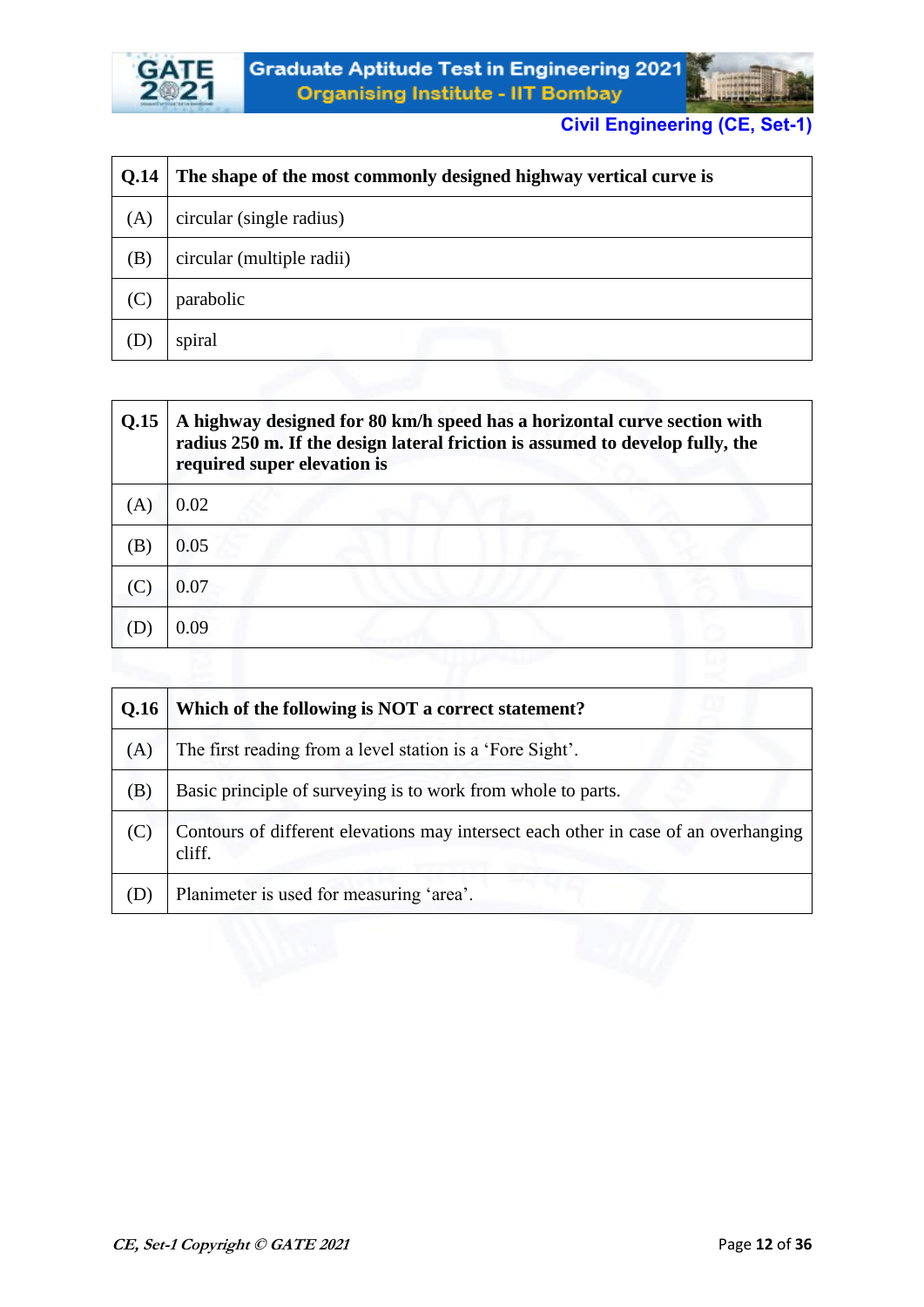

## **Q.17 Multiple Select Question (MSQ), carry ONE mark (no negative marks).**

| Q.17 | Which of the following is/are correct statement(s)?                                                                                         |
|------|---------------------------------------------------------------------------------------------------------------------------------------------|
| (A)  | Back Bearing of a line is equal to Fore Bearing $\pm 180^{\circ}$ .                                                                         |
| (B)  | If the whole circle bearing of a line is $270^{\circ}$ , its reduced bearing is $90^{\circ}$ NW.                                            |
| (C)  | The boundary of water of a calm water pond will represent contour line.                                                                     |
| (D)  | In the case of fixed hair stadia tachometry, the staff intercept will be larger, when<br>the staff is held nearer to the observation point. |

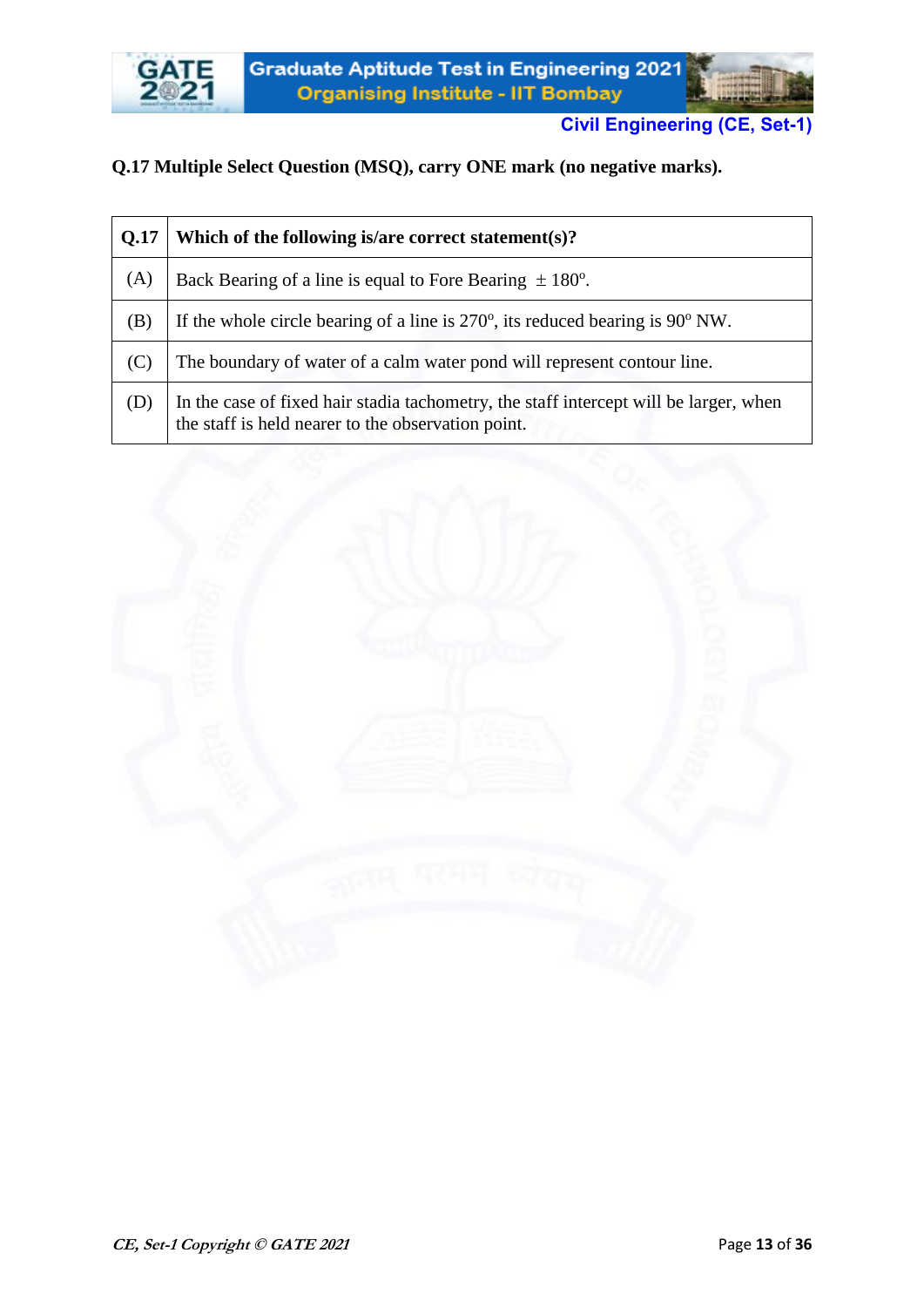

#### **Q.18 – Q.25 Numerical Answer Type (NAT), carry ONE mark each (no negative marks).**



| $\vert$ Q.19 $\vert$ | The volume determined from $\iiint_V$ 8 xyz dV for $V = [2, 3] \times [1, 2] \times [0,1]$ |  |
|----------------------|--------------------------------------------------------------------------------------------|--|
|                      | will be <i>(in integer)</i>                                                                |  |

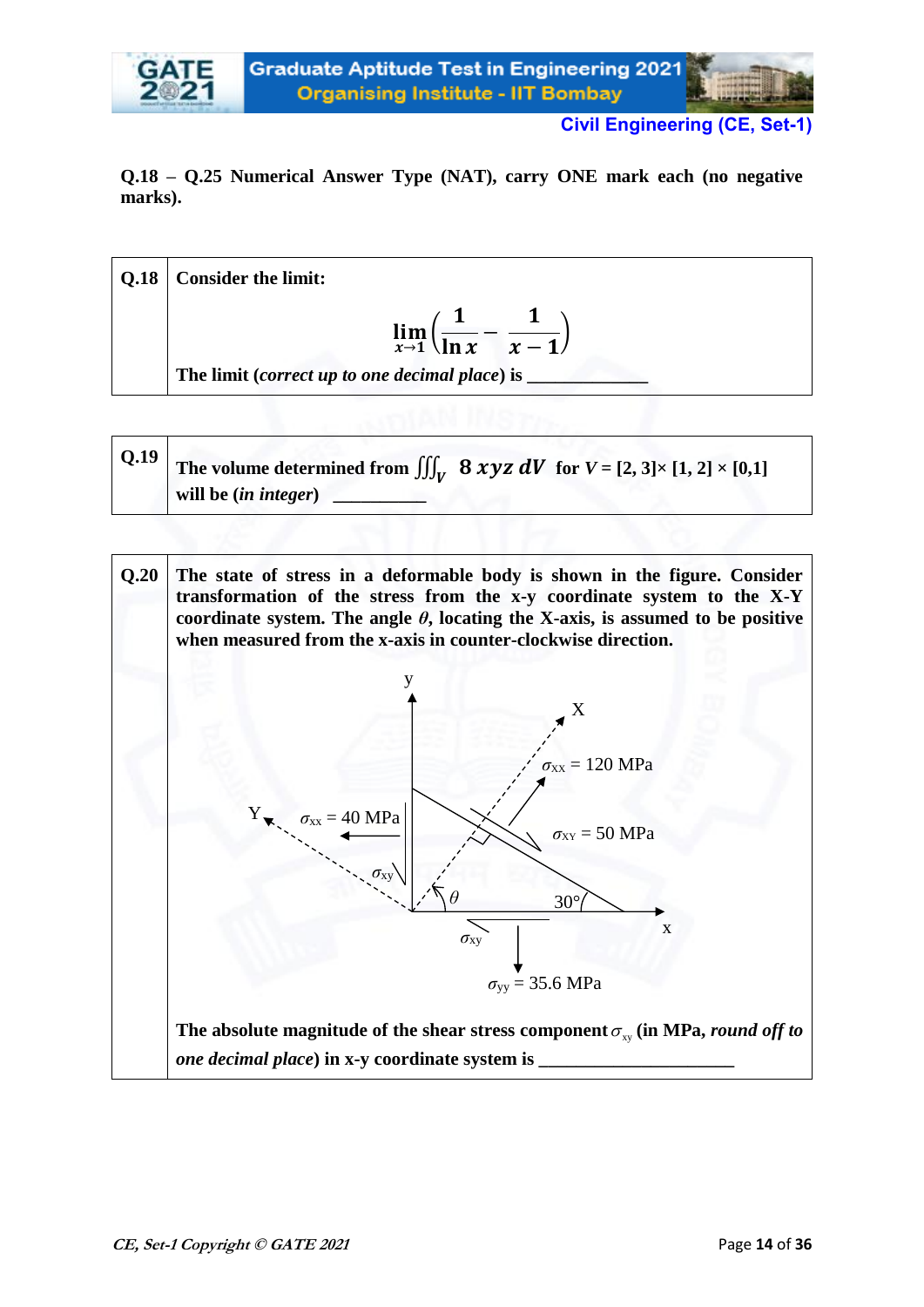



**Q.23 The cohesion (***c***), angle of internal friction (***ϕ***) and unit weight (***γ***) of a soil are 15 kPa, 20° and 17.5 kN/m<sup>3</sup> , respectively. The maximum depth of unsupported excavation in the soil (in m,** *round off to two decimal places***) is**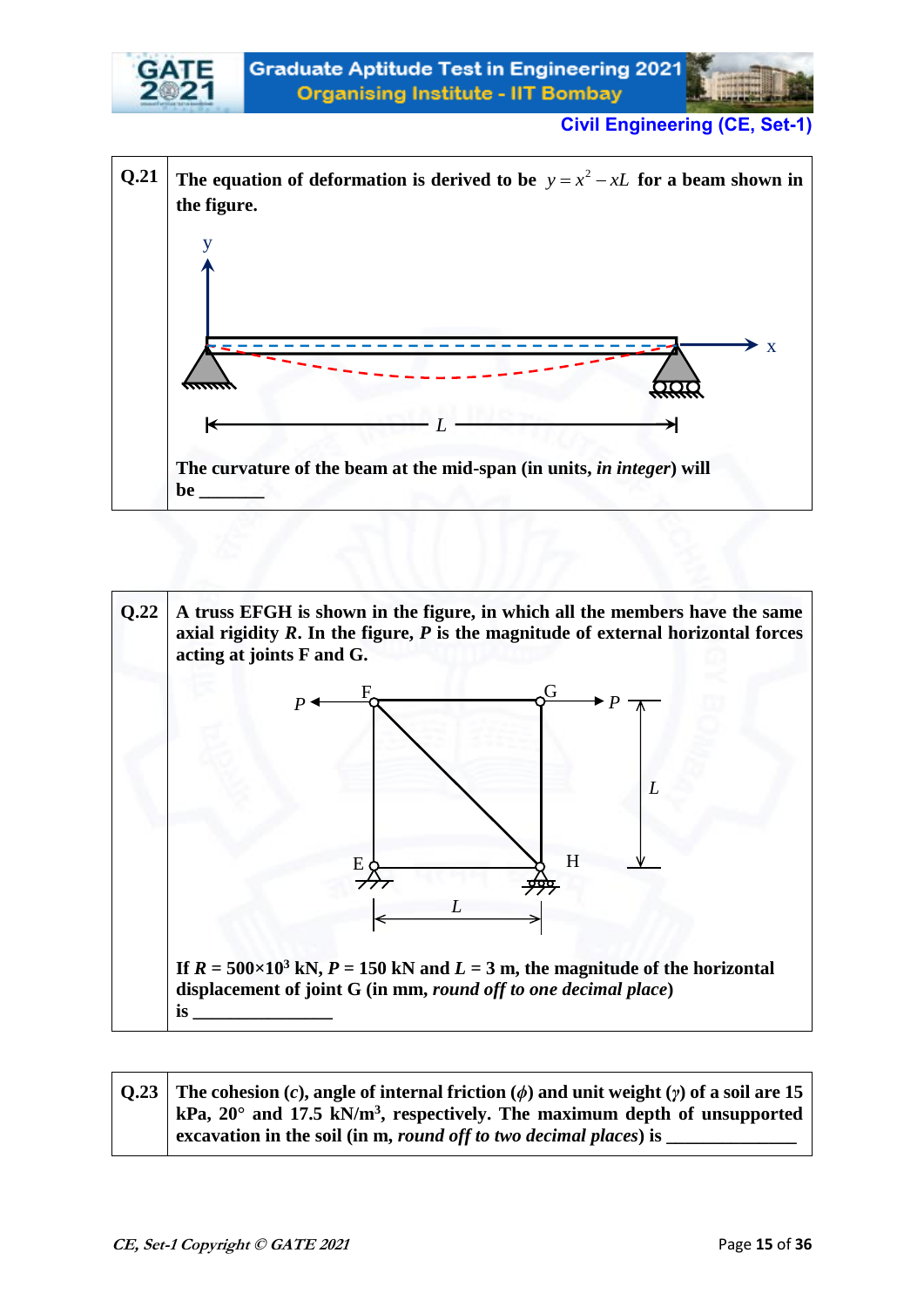



**Q.25 A signalized intersection operates in two phases. The lost time is 3 seconds per phase. The maximum ratios of approach flow to saturation flow for the two phases are 0.37 and 0.40. The optimum cycle length using the Webster's**  method (in seconds, *round off to one decimal place*) is \_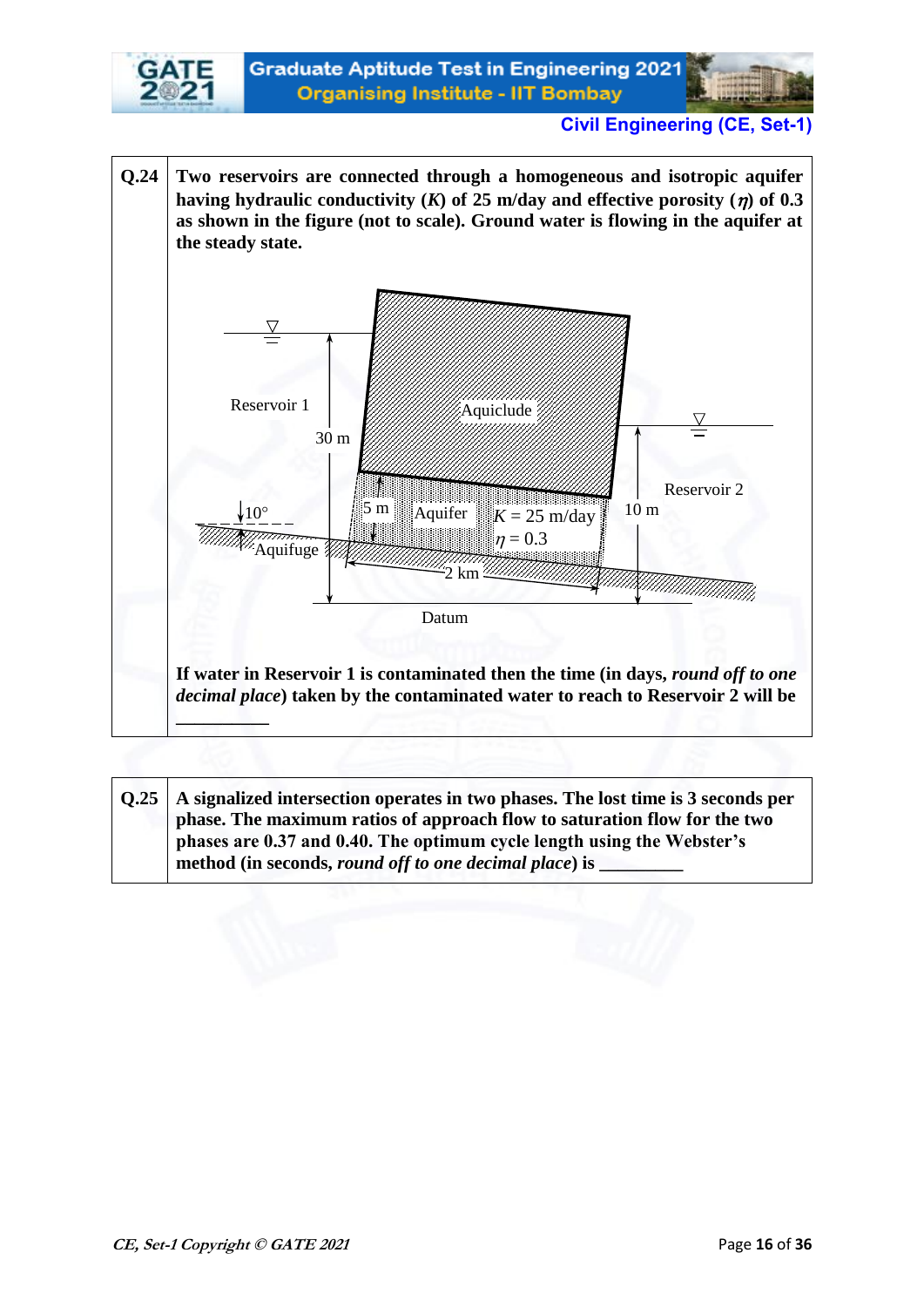

**Q.26 – Q.35 Multiple Choice Question (MCQ), carry TWO mark each (for each wrong answer: – 2/3).**

| Q.26 | The solution of the second-order differential equation $\frac{d^2y}{dx^2} + 2\frac{dy}{dx} + y = 0$ with<br>boundary conditions $y(0)=1$ and $y(1)=3$ is |
|------|----------------------------------------------------------------------------------------------------------------------------------------------------------|
|      | (A) $\int e^{-x} + (3e-1)xe^{-x}$                                                                                                                        |
|      | (B) $e^{-x} - (3e-1)xe^{-x}$                                                                                                                             |
|      | (C) $e^{-x} + 3e \sin \left(\frac{\pi x}{2}\right) - 1 \, x e^{-x}$                                                                                      |
|      | (D) $e^{-x} - 3e \sin \left(\frac{\pi x}{2}\right) - 1 \, x e^{-x}$                                                                                      |

| Q.27 | The value of $\int_0^1 e^x dx$ using the trapezoidal rule with four equal subintervals<br>is |  |  |  |
|------|----------------------------------------------------------------------------------------------|--|--|--|
| (A)  | 1.718                                                                                        |  |  |  |
| (B)  | 1.727                                                                                        |  |  |  |
|      | 2.192                                                                                        |  |  |  |
|      | 2.718                                                                                        |  |  |  |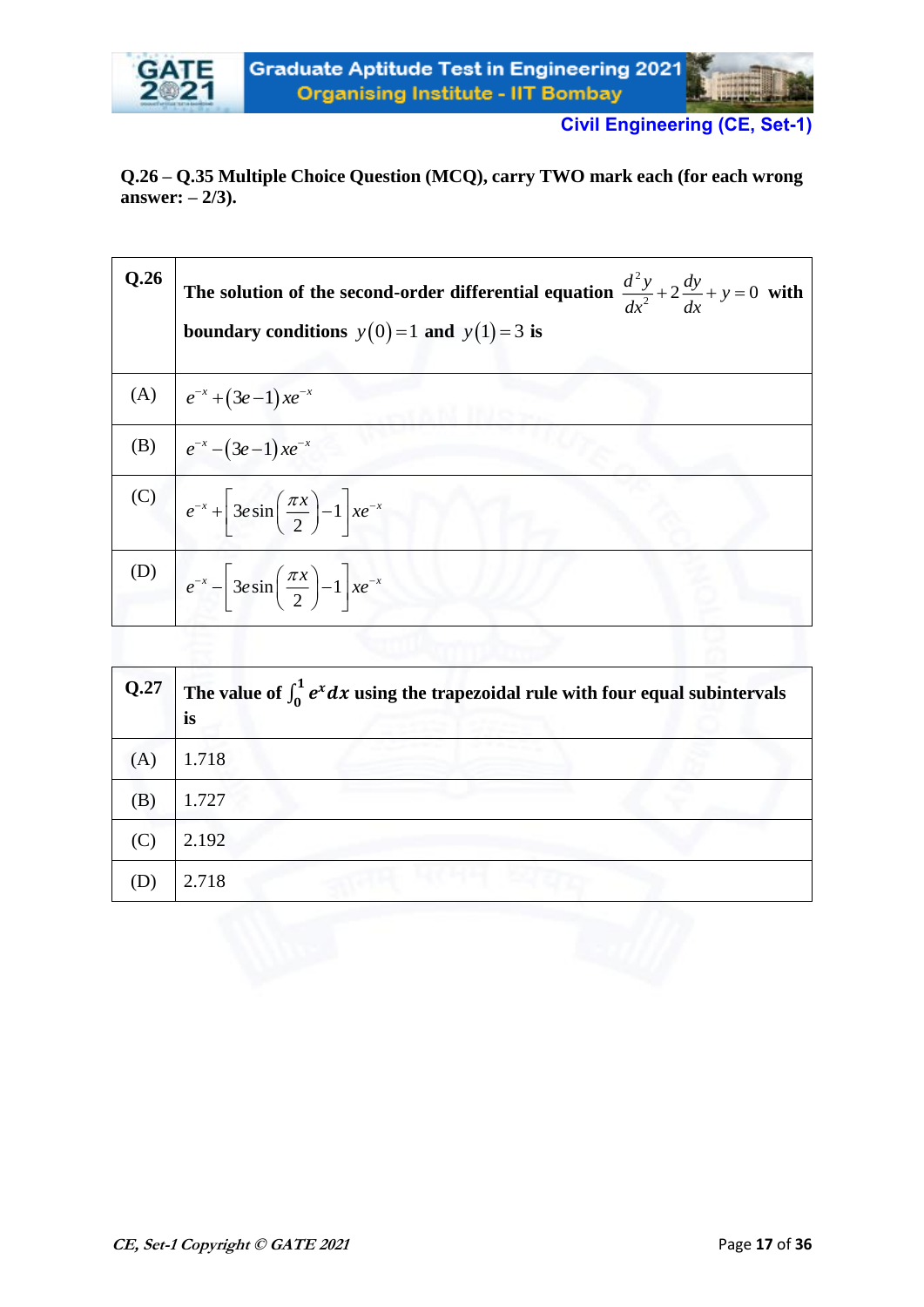

 $\overline{1}$ 



 $\overline{\phantom{a}}$ 

| Q.28 | A 50 mL sample of industrial wastewater is taken into a silica crucible. The<br>empty weight of the crucible is 54.352 g. The crucible with the sample is dried<br>in a hot air oven at 104 °C till a constant weight of 55.129 g. Thereafter, the<br>crucible with the dried sample is fired at 600 $\degree$ C for 1 h in a muffle furnace,<br>and the weight of the crucible along with residue is determined as 54.783 g. The<br>concentration of total volatile solids is |  |
|------|--------------------------------------------------------------------------------------------------------------------------------------------------------------------------------------------------------------------------------------------------------------------------------------------------------------------------------------------------------------------------------------------------------------------------------------------------------------------------------|--|
| (A)  | $15540$ mg/L                                                                                                                                                                                                                                                                                                                                                                                                                                                                   |  |
| (B)  | $8620$ mg/L                                                                                                                                                                                                                                                                                                                                                                                                                                                                    |  |
| (C)  | $6920$ mg/L                                                                                                                                                                                                                                                                                                                                                                                                                                                                    |  |
|      | $1700 \text{ mg/L}$                                                                                                                                                                                                                                                                                                                                                                                                                                                            |  |

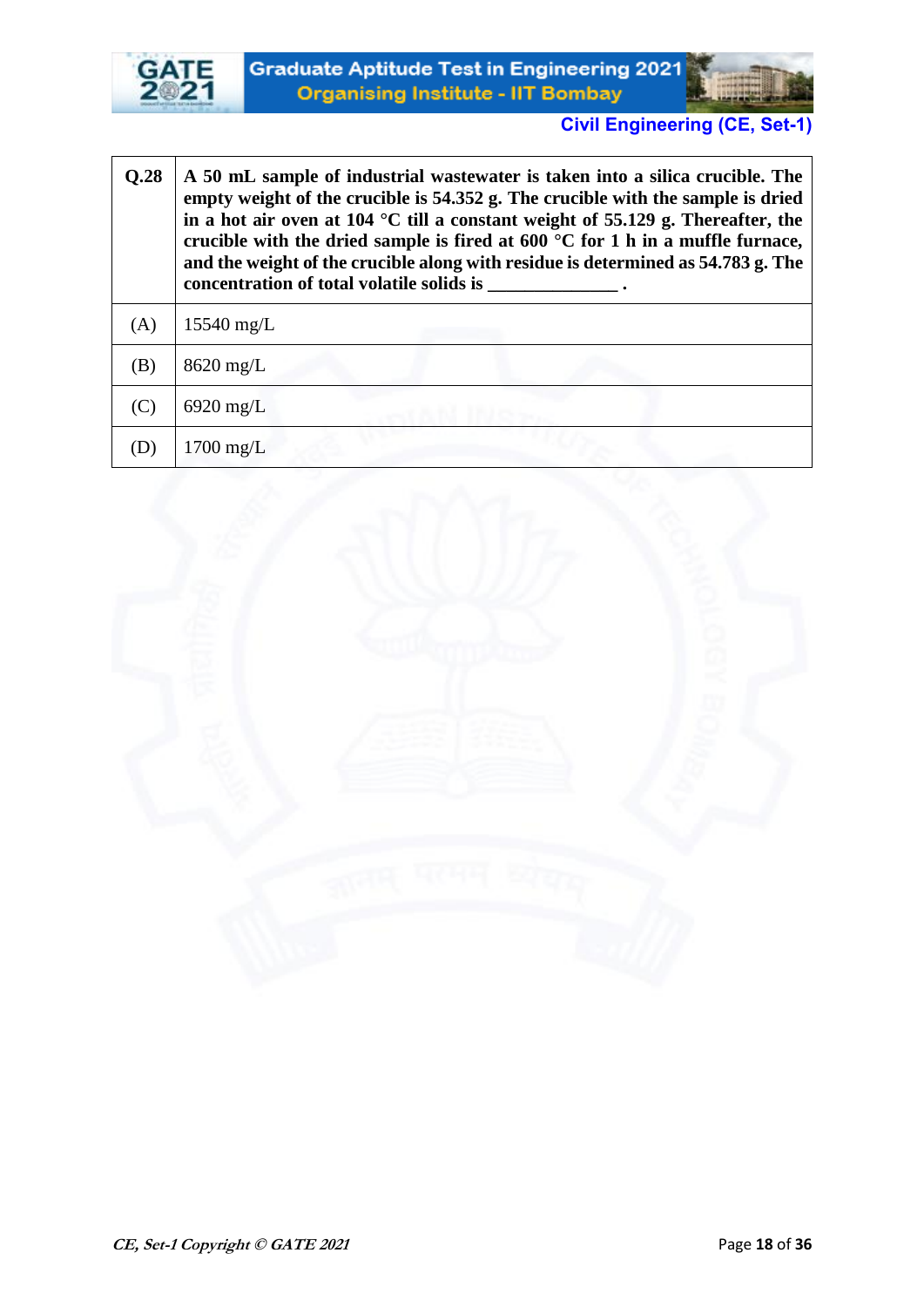

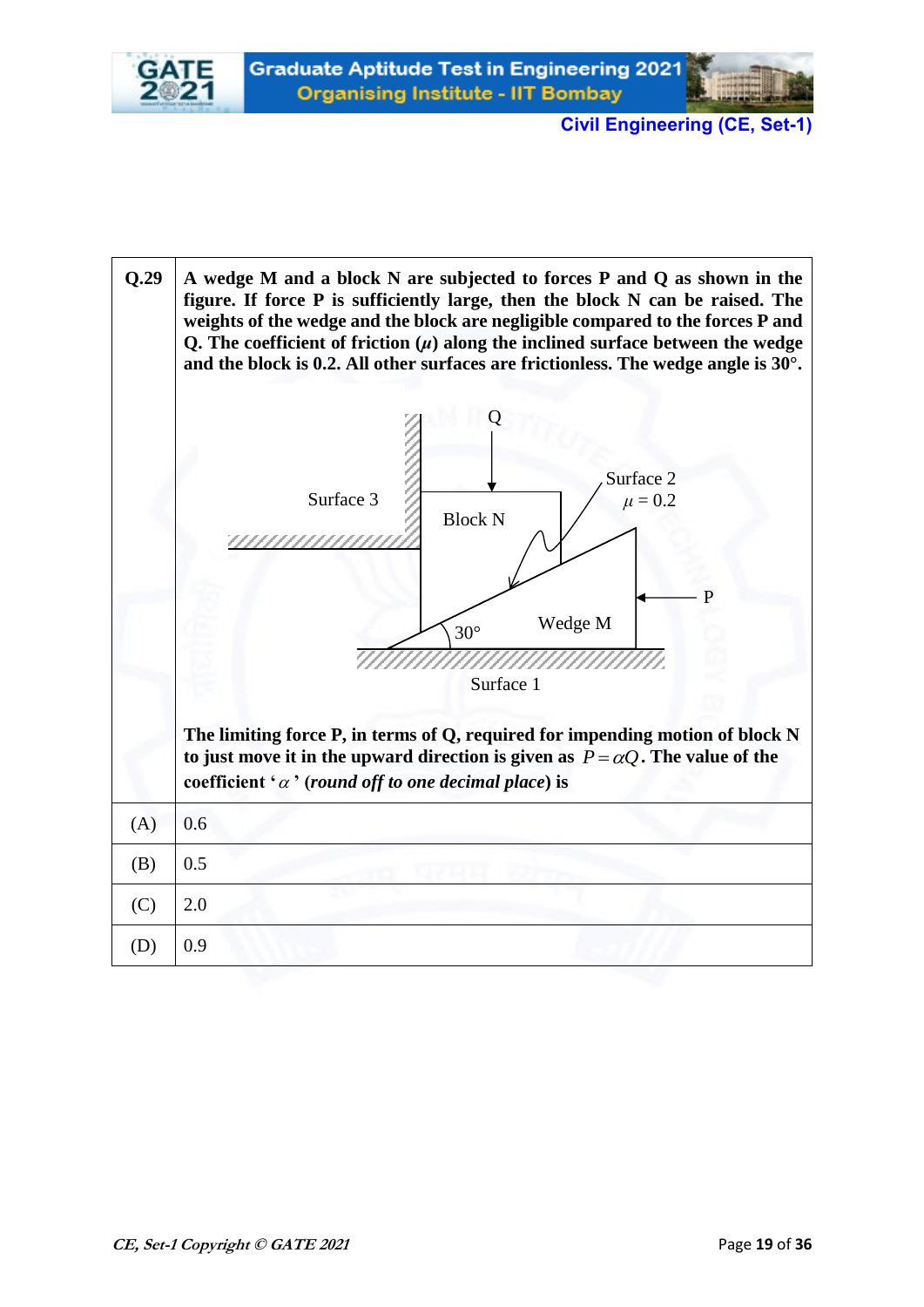



| Q.30 |                                  | Contractor X is developing his bidding strategy against Contractor Y. The<br>ratio of Y's bid price to X's cost for the 30 previous bids in which Contractor<br>X has competed against Contractor Y is given in the Table |                          |  |
|------|----------------------------------|---------------------------------------------------------------------------------------------------------------------------------------------------------------------------------------------------------------------------|--------------------------|--|
|      |                                  | Ratio of Y's bid<br>price to X's cost                                                                                                                                                                                     | Number of<br><b>bids</b> |  |
|      |                                  | 1.02                                                                                                                                                                                                                      | 6                        |  |
|      |                                  | 1.04                                                                                                                                                                                                                      | 12                       |  |
|      |                                  | 1.06                                                                                                                                                                                                                      | 3                        |  |
|      |                                  | 1.10                                                                                                                                                                                                                      | 6                        |  |
|      |                                  | 1.12                                                                                                                                                                                                                      | 3                        |  |
|      |                                  | Based on the bidding behaviour of the Contractor Y, the probability of winning<br>against Contractor Y at a mark up of 8% for the next project is                                                                         |                          |  |
| (A)  | 0%                               |                                                                                                                                                                                                                           |                          |  |
| (B)  | more than 0% but less than 50%   |                                                                                                                                                                                                                           |                          |  |
| (C)  | more than 50% but less than 100% |                                                                                                                                                                                                                           |                          |  |
| (D)  | 100%                             |                                                                                                                                                                                                                           |                          |  |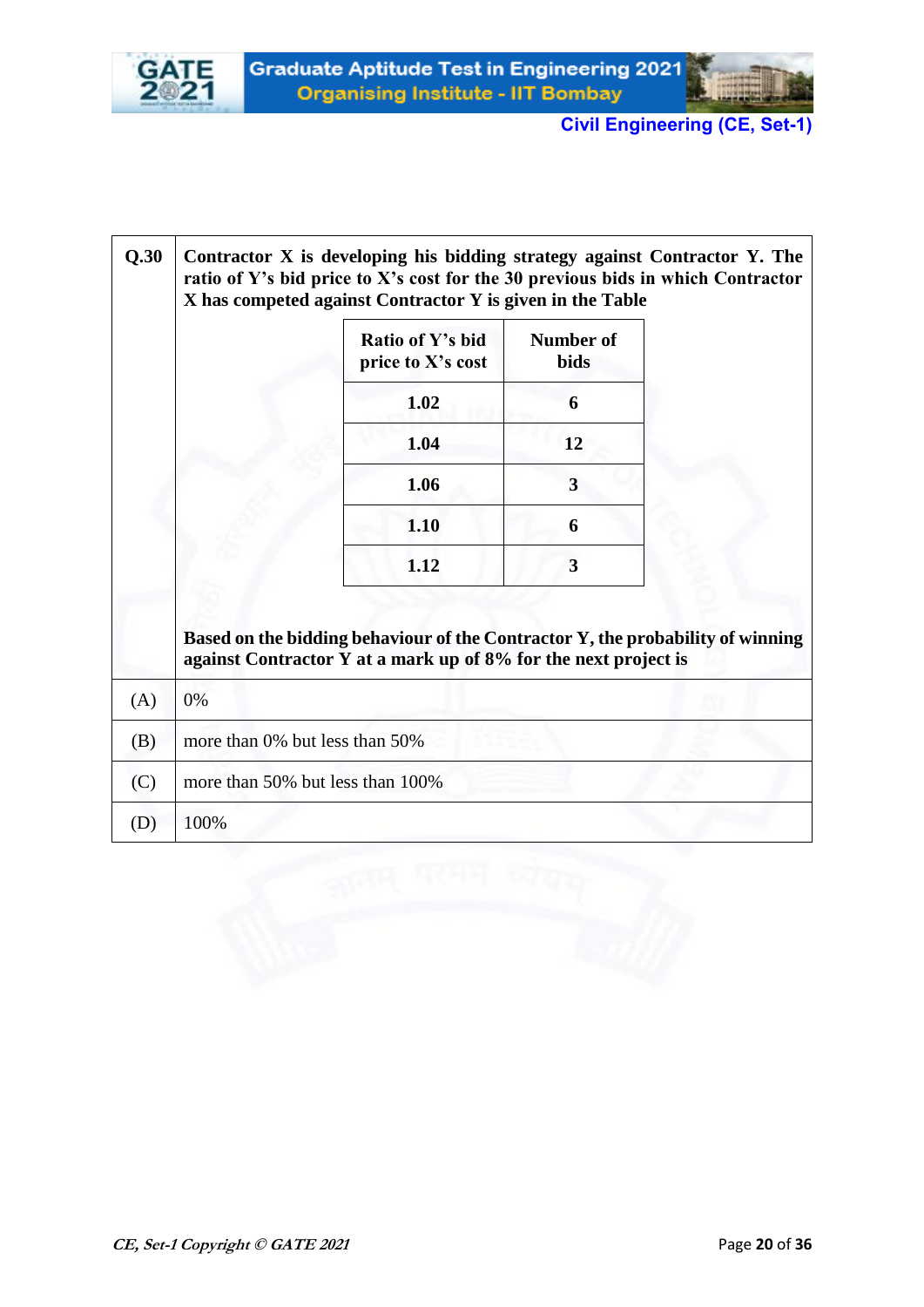

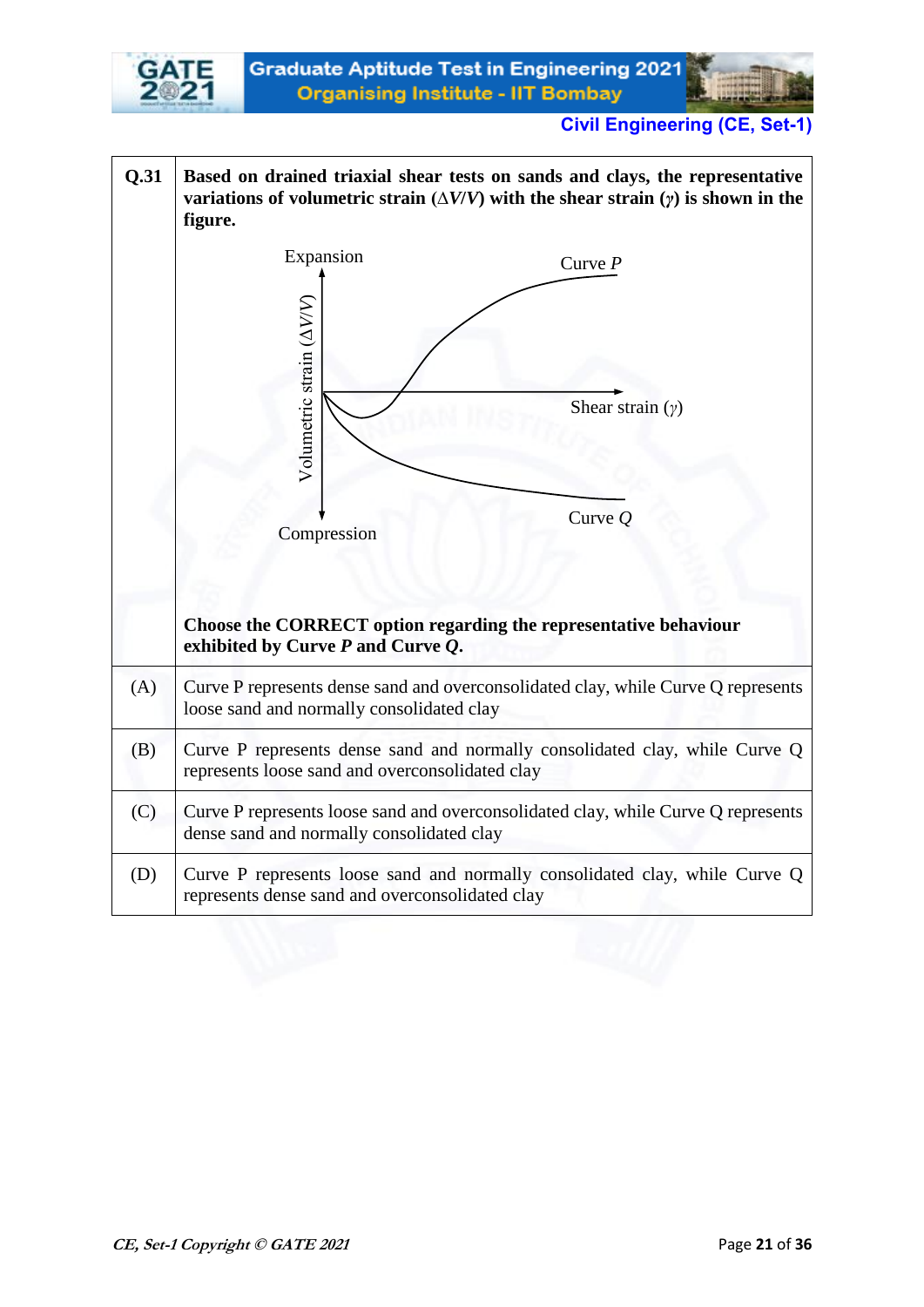

| Q.32 | A fluid flowing steadily in a circular pipe of radius $R$ has a velocity that is<br>everywhere parallel to the axis (centerline) of the pipe. The velocity distribution<br>along the radial direction is $V_r = U\left(1 - \frac{r^2}{R^2}\right)$ , where r is the radial distance as<br>measured from the pipe axis and U is the maximum velocity at $r=0$ . The<br>average velocity of the fluid in the pipe is |
|------|--------------------------------------------------------------------------------------------------------------------------------------------------------------------------------------------------------------------------------------------------------------------------------------------------------------------------------------------------------------------------------------------------------------------|
| (A)  | $rac{U}{2}$                                                                                                                                                                                                                                                                                                                                                                                                        |
| (B)  | $rac{U}{3}$                                                                                                                                                                                                                                                                                                                                                                                                        |
| (C)  |                                                                                                                                                                                                                                                                                                                                                                                                                    |
|      | (D) $\left(\frac{5}{6}\right)U$                                                                                                                                                                                                                                                                                                                                                                                    |

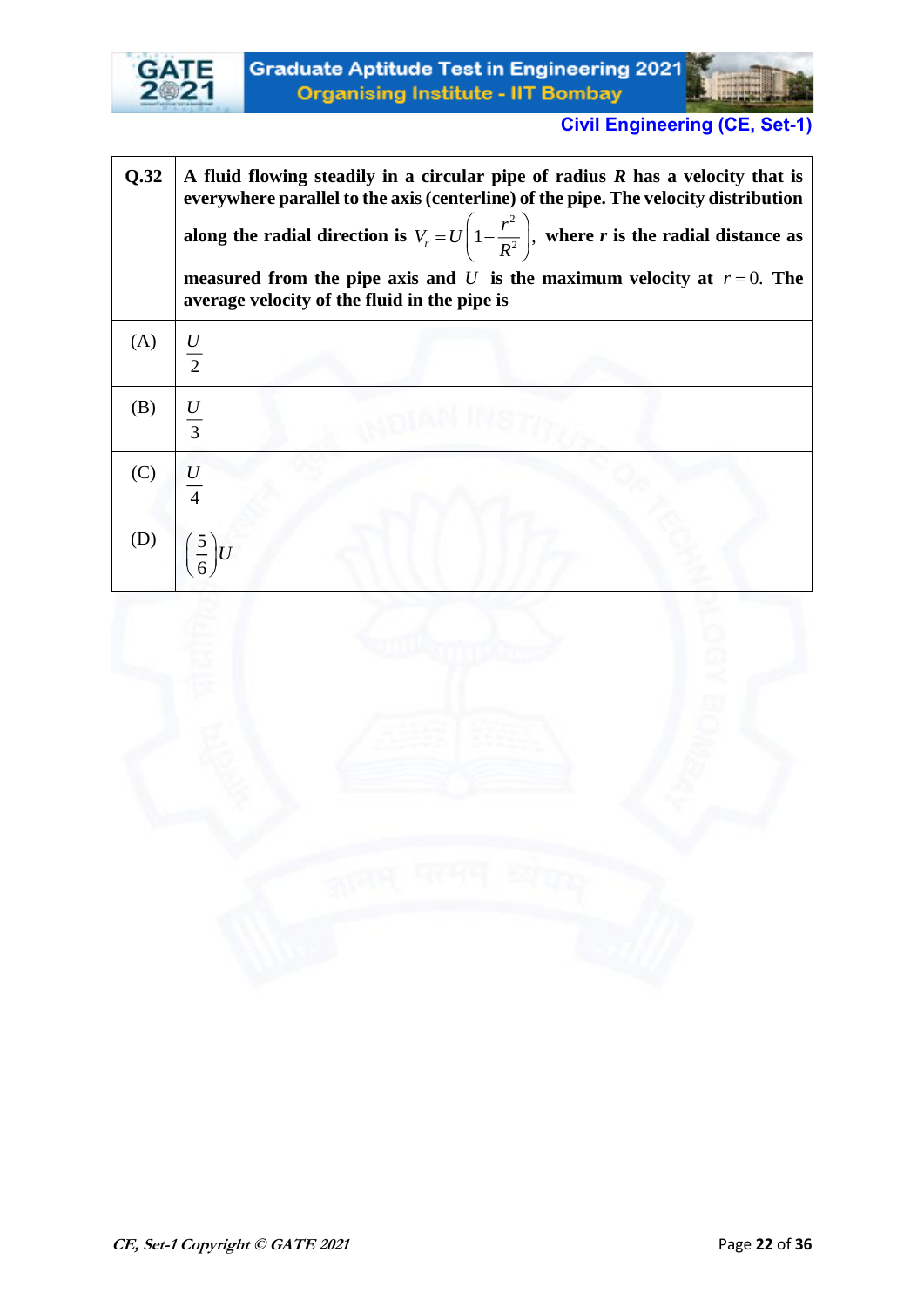



|         | Sample size<br>(mL) | <b>Number of positive</b><br>results out of 5 tubes                                                                                                  |    | <b>Number of negative</b><br>results out of 5 tubes |  |
|---------|---------------------|------------------------------------------------------------------------------------------------------------------------------------------------------|----|-----------------------------------------------------|--|
|         | 0.01                | 5                                                                                                                                                    |    | $\boldsymbol{0}$                                    |  |
|         | 0.001               | 3                                                                                                                                                    |    |                                                     |  |
|         | 0.0001              | $\mathbf{1}$                                                                                                                                         |    | $\overline{\mathbf{4}}$                             |  |
|         |                     | is to be obtained using the following MPN Index.<br><b>MPN Index for Various Combinations of</b><br><b>Positive Results when Five Tubes used per</b> |    |                                                     |  |
|         |                     | Dilution of 10.0 mL, 1.0 mL and 0.1 mL<br><b>Combination of positive</b><br>tubes                                                                    |    | <b>MPN</b> Index per<br>$100$ mL                    |  |
|         |                     | $0 - 2 - 4$                                                                                                                                          | 11 |                                                     |  |
|         |                     |                                                                                                                                                      |    |                                                     |  |
|         |                     | $1 - 3 - 5$                                                                                                                                          |    | 19                                                  |  |
|         |                     | $4 - 2 - 0$                                                                                                                                          |    | 22                                                  |  |
|         |                     | $5 - 3 - 1$                                                                                                                                          |    | 110                                                 |  |
|         |                     | The MPN of coliform organisms per 100 mL is                                                                                                          |    |                                                     |  |
| 1100000 |                     |                                                                                                                                                      |    |                                                     |  |
| 110000  |                     |                                                                                                                                                      |    |                                                     |  |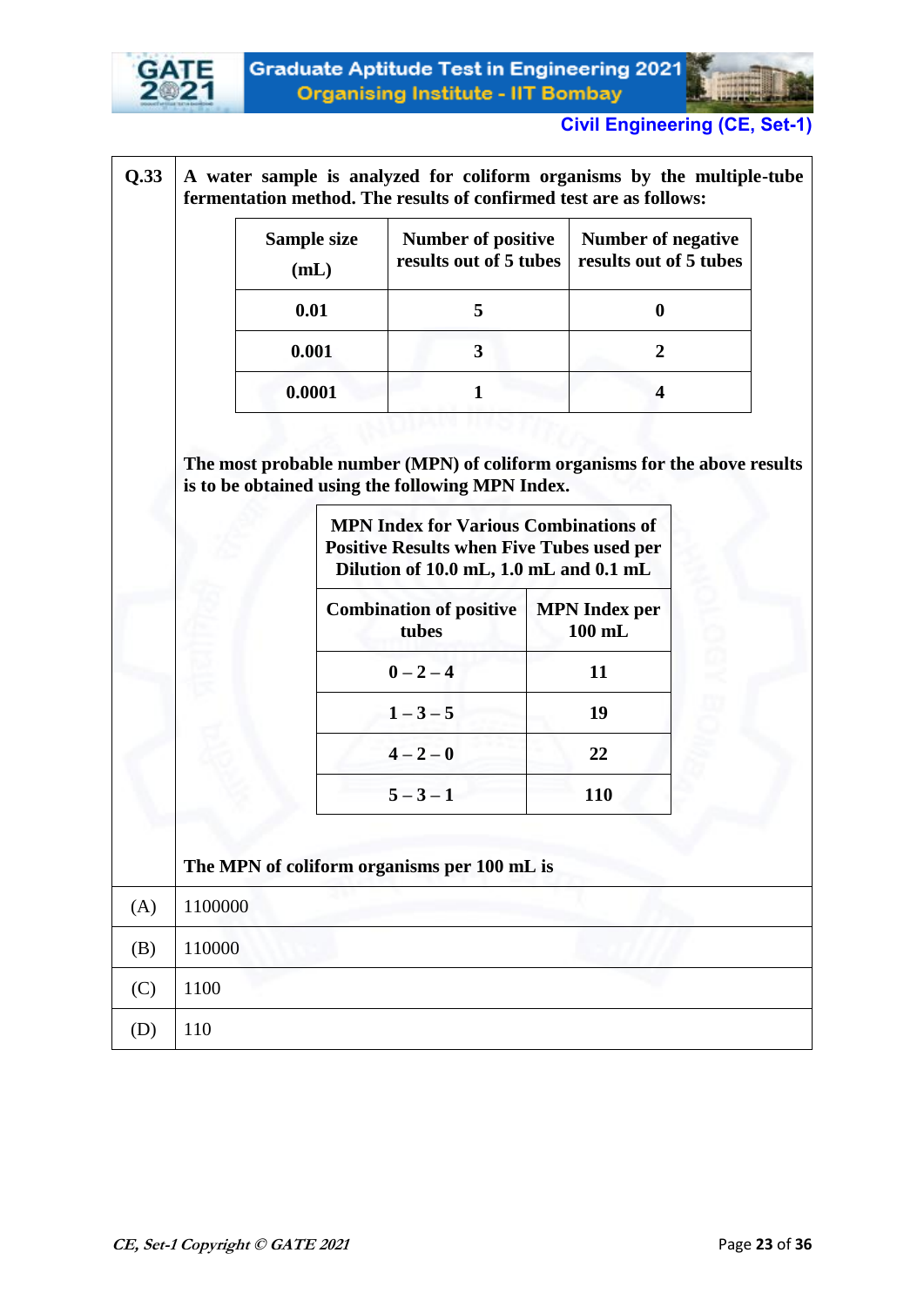

┱



٦

| <b>O.34</b> | Ammonia nitrogen is present in a given wastewater sample as the ammonium<br>ion (NH <sub>4</sub> +) and ammonia (NH <sub>3</sub> ). If pH is the only deciding factor for the<br>proportion of these two constituents, which of the following is a correct<br>statement? |
|-------------|--------------------------------------------------------------------------------------------------------------------------------------------------------------------------------------------------------------------------------------------------------------------------|
| (A)         | At pH above 9.25, only $NH_4$ <sup>+</sup> will be present.                                                                                                                                                                                                              |
| (B)         | At pH below $9.25$ , NH <sub>3</sub> will be predominant.                                                                                                                                                                                                                |
| (C)         | At pH 7.0, $NH_4$ <sup>+</sup> and NH <sub>3</sub> will be found in equal measures.                                                                                                                                                                                      |
| (D)         | At pH 7.0, $NH_4$ <sup>+</sup> will be predominant.                                                                                                                                                                                                                      |

| 0.35 | On a road, the speed – density relationship of a traffic stream is given by<br>$u = 70-0.7k$ (where speed, u, is in km/h and density, k, is in veh/km). At the<br>capacity condition, the average time headway will be |  |  |
|------|------------------------------------------------------------------------------------------------------------------------------------------------------------------------------------------------------------------------|--|--|
|      | 0.5 s                                                                                                                                                                                                                  |  |  |
| (B)  | 1.0 s                                                                                                                                                                                                                  |  |  |
|      | 1.6s                                                                                                                                                                                                                   |  |  |
|      | $2.1$ s                                                                                                                                                                                                                |  |  |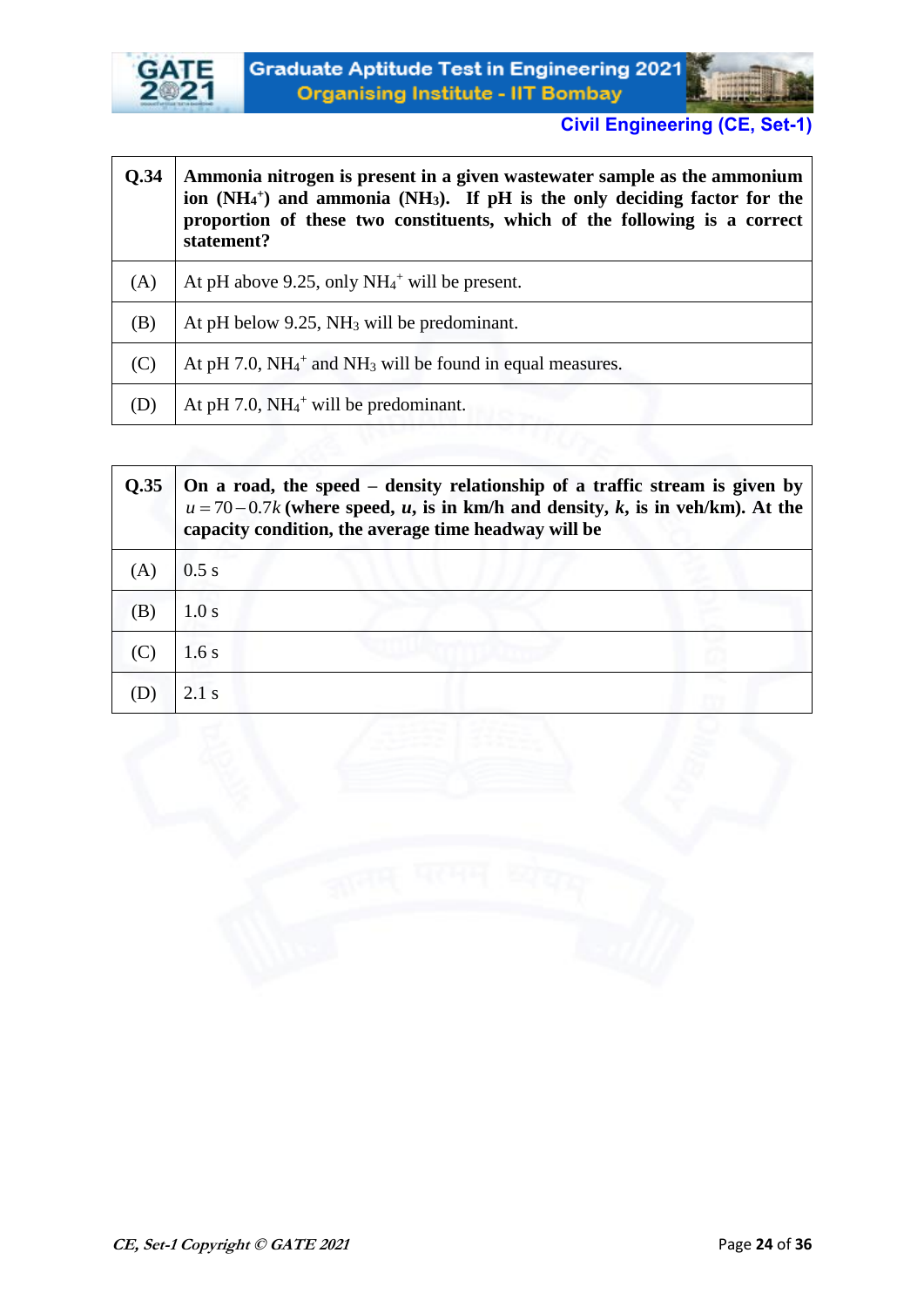# **Q.36 – Q.55 Numerical Answer Type (NAT), carry TWO mark each (no negative marks).**

| $\boldsymbol{X}$ | y     |  |
|------------------|-------|--|
| 2.0              | 5.00  |  |
| 2.5              | 7.25  |  |
| 3.0              | 10.00 |  |
| 3.5              | 13.25 |  |
| 4.0              | 17.00 |  |

| <b>Q.37</b> | Vehicular arrival at an isolated intersection follows the Poisson distribution.            |
|-------------|--------------------------------------------------------------------------------------------|
|             | The mean vehicular arrival rate is 2 vehicle per minute. The probability                   |
|             | <i>(round off to two decimal places)</i> that at least 2 vehicles will arrive in any given |
|             | 1-minute interval is                                                                       |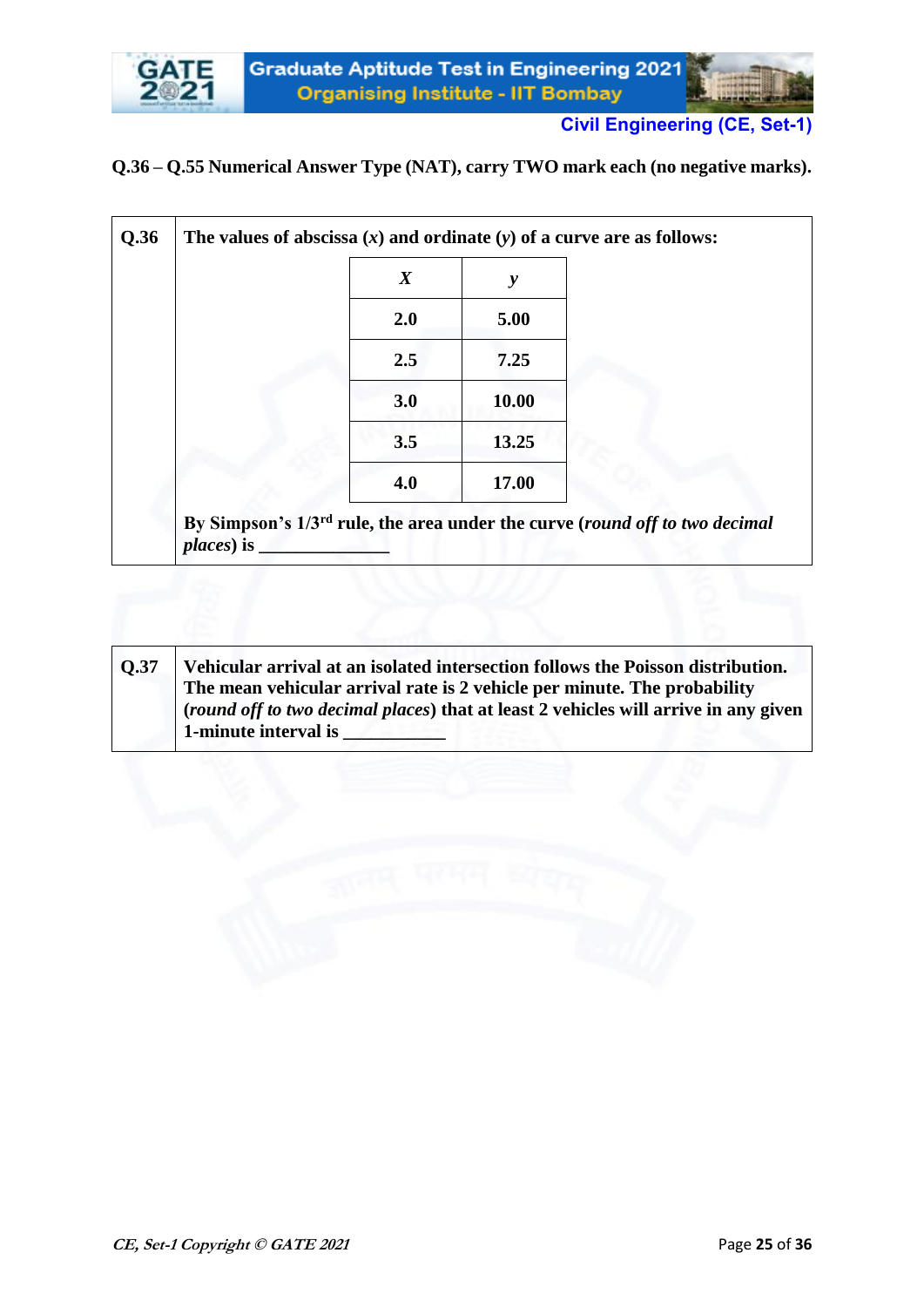

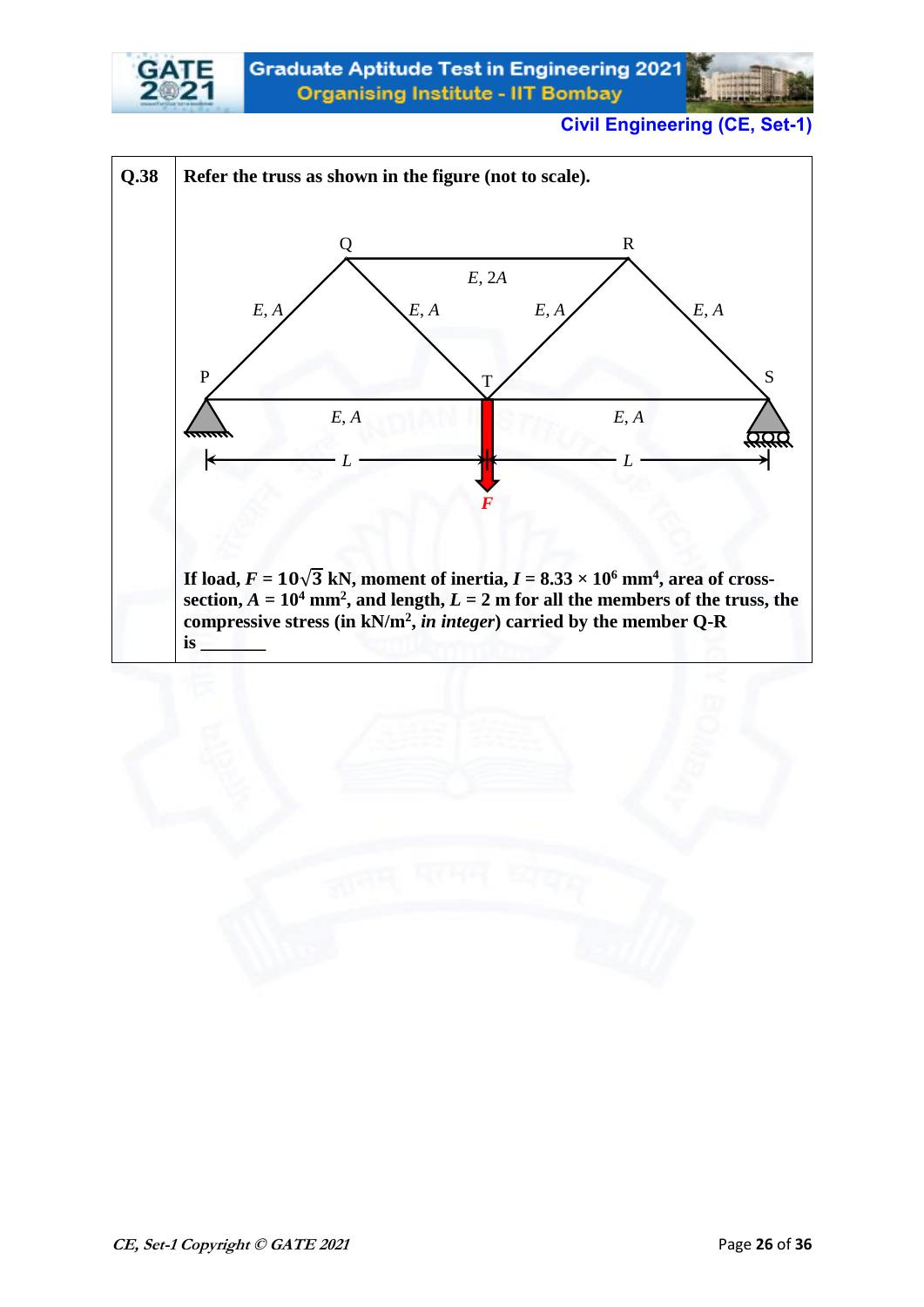

**Q.39**  $\vert$  **A** prismatic cantilever prestressed concrete beam of span length,  $L = 1.5$  m has **one straight tendon placed in the cross-section as shown in the following figure (not to scale). The total prestressing force of 50 kN in the tendon is applied at**   $d_c = 50$  mm from the top in the cross-section of width,  $b = 200$  mm and depth,  $d = 300$  mm.



If the concentrated load,  $P = 5$  kN, the resultant stress (in MPa, *in integer*) **experienced at point 'Q' will be \_\_\_\_\_\_\_\_**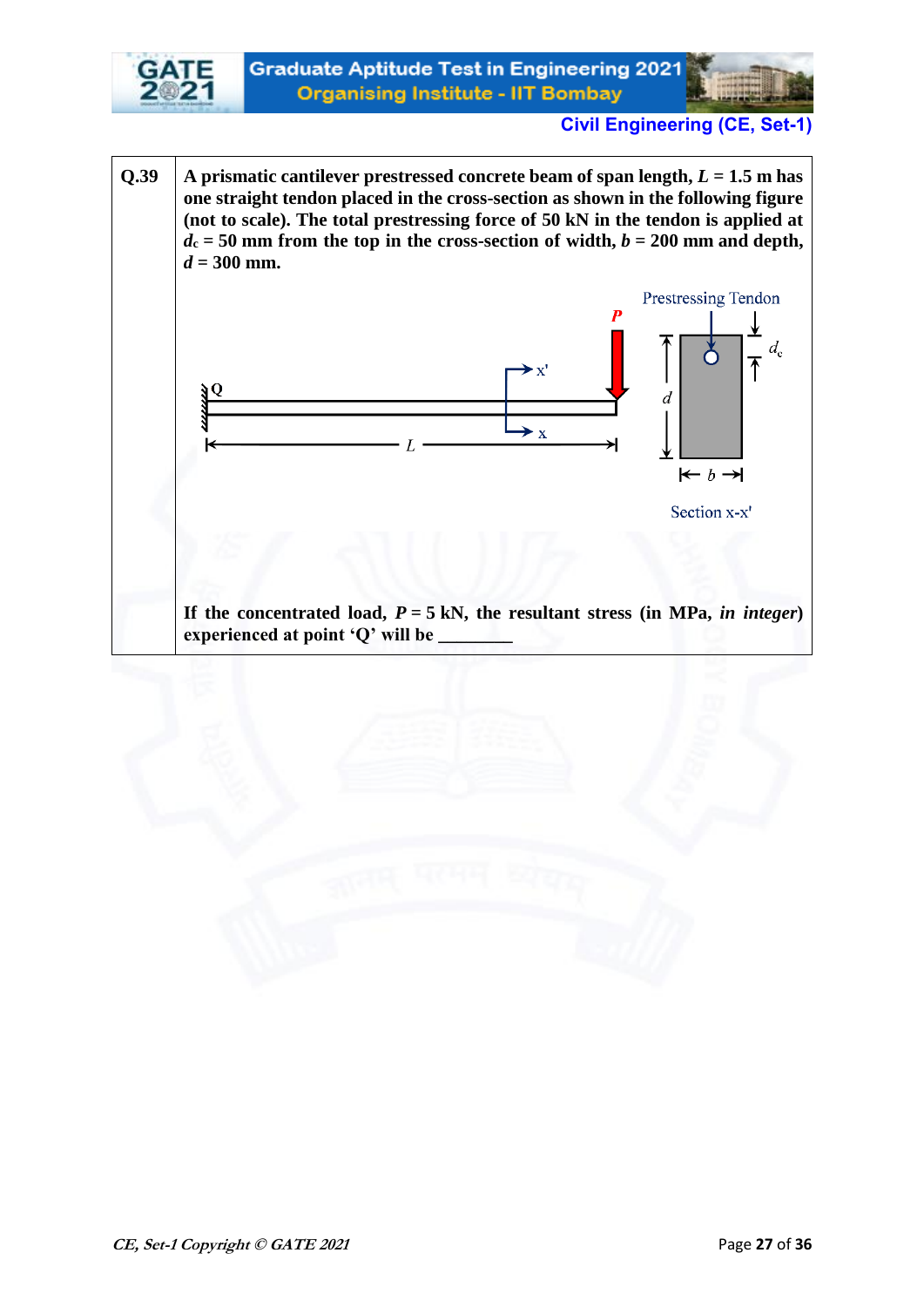

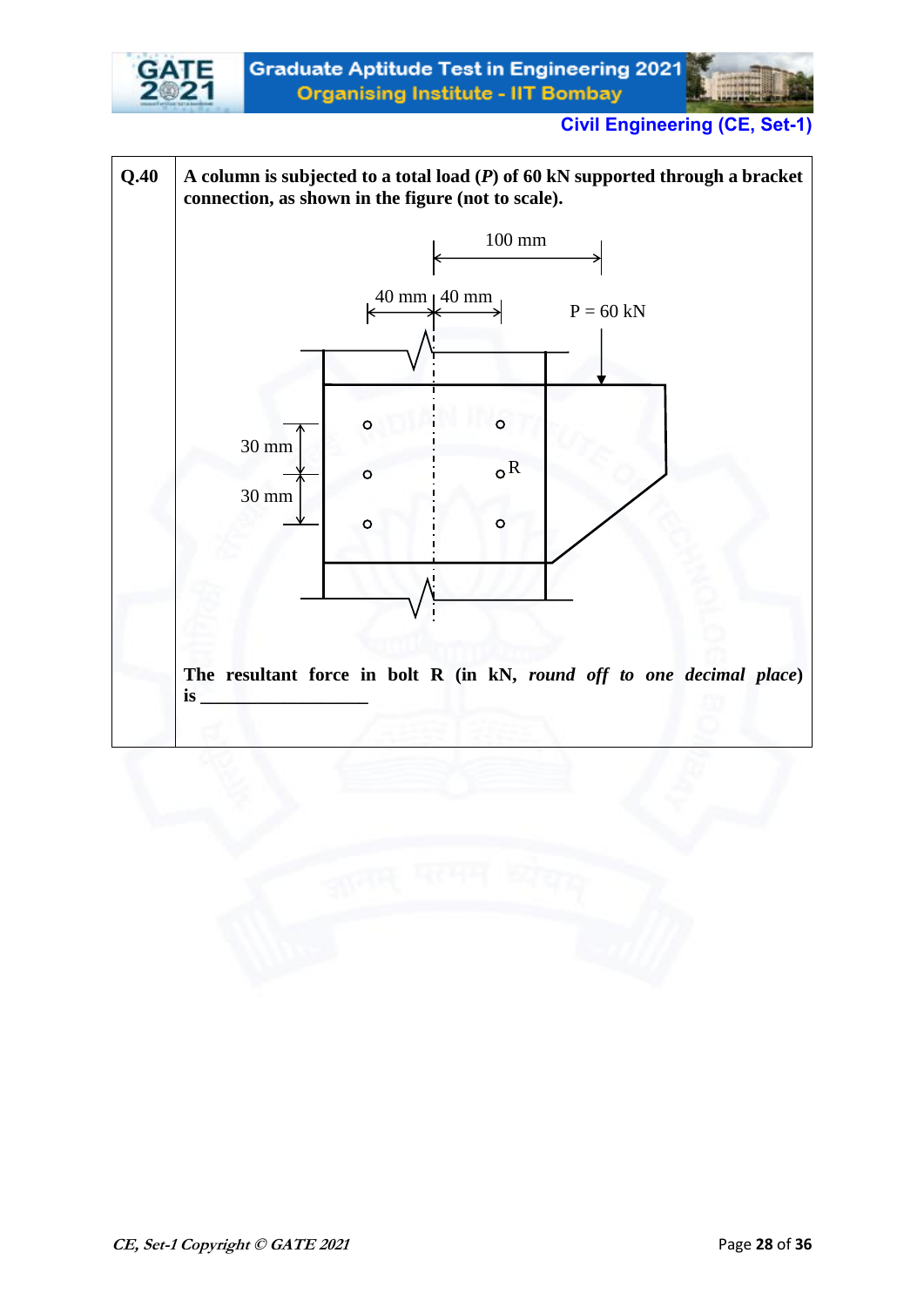

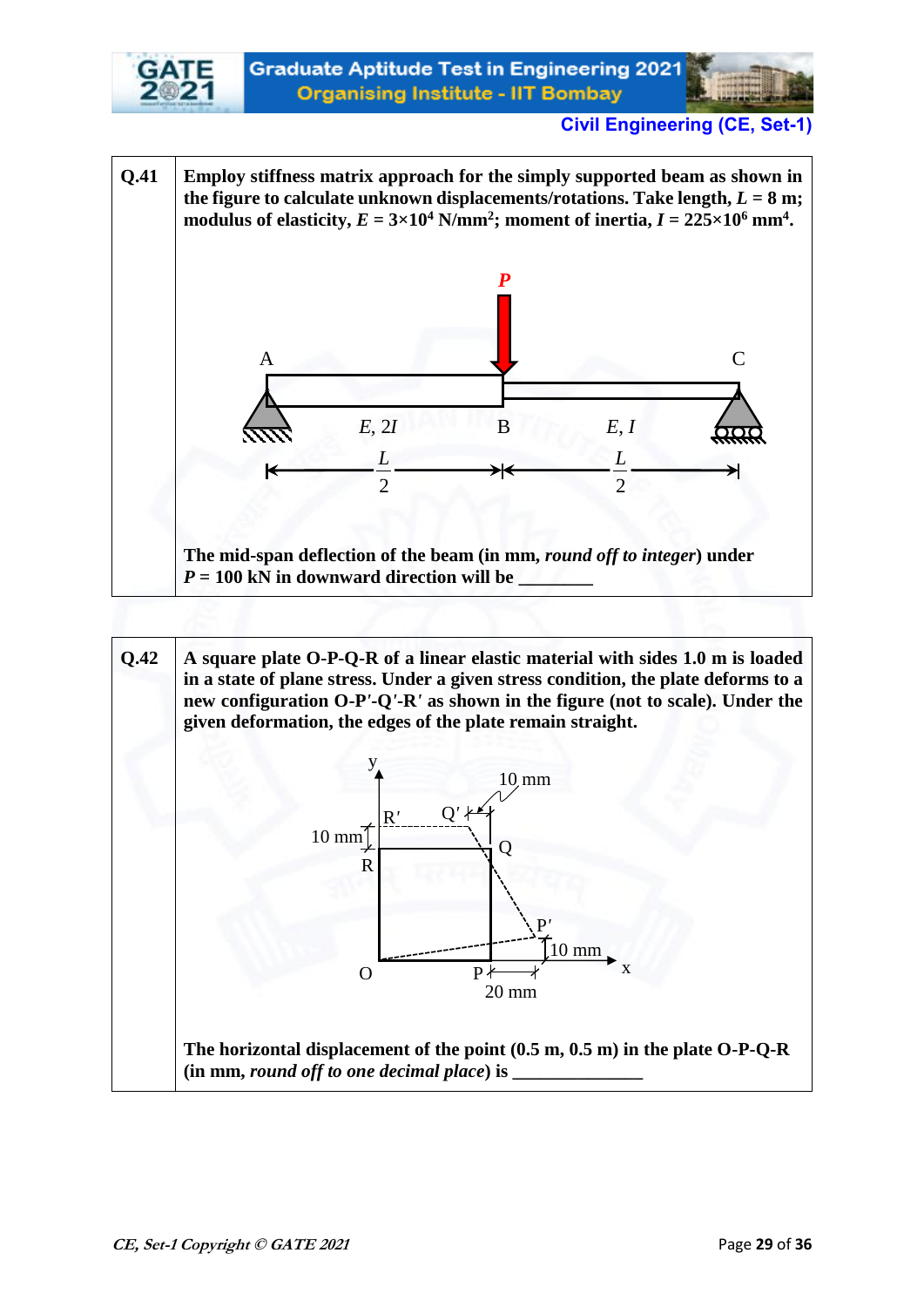

**Q.43 A small project has 12 activities – N, P, Q, R, S, T, U, V, W, X, Y, and Z. The relationship among these activities and the duration of these activities are given in the Table.** 

| <b>Activity</b>           | <b>Duration</b><br>(in weeks) | <b>Depends</b><br>upon |
|---------------------------|-------------------------------|------------------------|
| $\mathbf N$               | $\overline{2}$                |                        |
| ${\bf P}$                 | 5                             | $\mathbf N$            |
| Q                         | $\mathbf{3}$                  | $\mathbf N$            |
| ${\bf R}$                 | $\overline{\mathbf{4}}$       | ${\bf P}$              |
| ${\bf S}$                 | 5                             | Q                      |
| T                         | 8                             | ${\bf R}$              |
| $\mathbf U$               | $\overline{7}$                | R, S                   |
| $\boldsymbol{\mathrm{V}}$ | $\boldsymbol{2}$              | $\mathbf U$            |
| $\mathbf{W}$              | $\overline{\mathbf{3}}$       | $\mathbf U$            |
| $\mathbf X$               | 5                             | T, V                   |
| $\mathbf Y$               | $\mathbf{1}$                  | W                      |
| Z                         | $\mathbf{3}$                  | X, Y                   |

The total float of the activity "V" (in weeks, *in integer*) is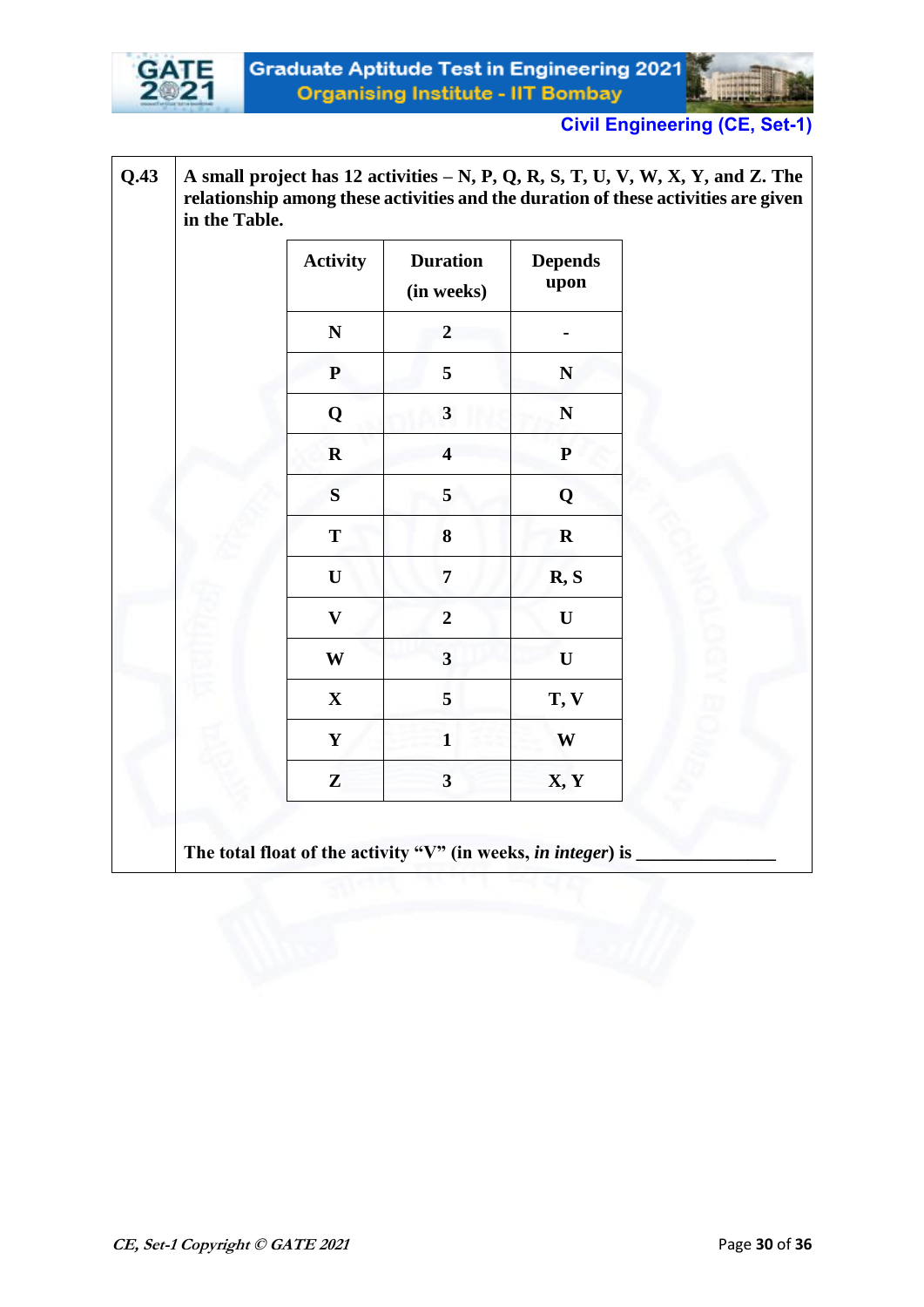

**Q.44 The soil profile at a construction site is shown in the figure (not to scale). Ground water table (GWT) is at 5 m below the ground level at present. An old well data shows that the ground water table was as low as 10 m below the ground level in the past. Take unit weight of water,**  $\gamma_w = 9.81 \text{ kN/m}^3$ **.** 



**The overconsolidation ratio (OCR) (***round off to two decimal places***) at the mid-point of the clay layer is \_\_\_\_\_\_\_\_\_\_\_\_\_**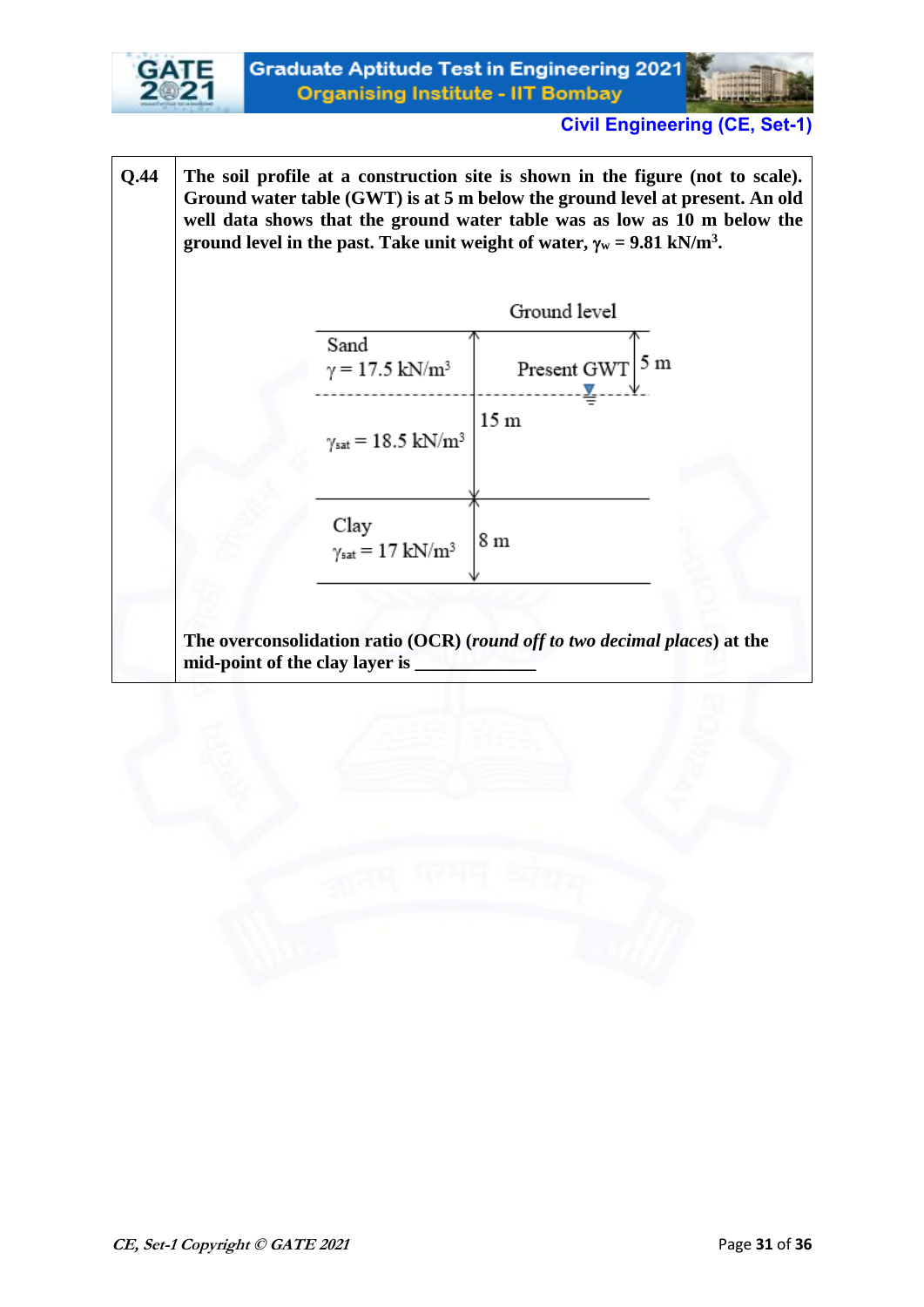

**Q.45 A retaining wall of height 10 m with clay backfill is shown in the figure (not to scale). Weight of the retaining wall is 5000 kN per m acting at 3.3 m from the toe of the retaining wall. The interface friction angle between base of the retaining wall and the base soil is 20. The depth of clay in front of the retaining wall is 2.0 m. The properties of the clay backfill and the clay placed in front of the retaining wall are the same. Assume that the tension crack is filled with water.** Use Rankine's earth pressure theory. Take unit weight of water,  $\gamma_w$  = **9.81 kN/m<sup>3</sup> .** 

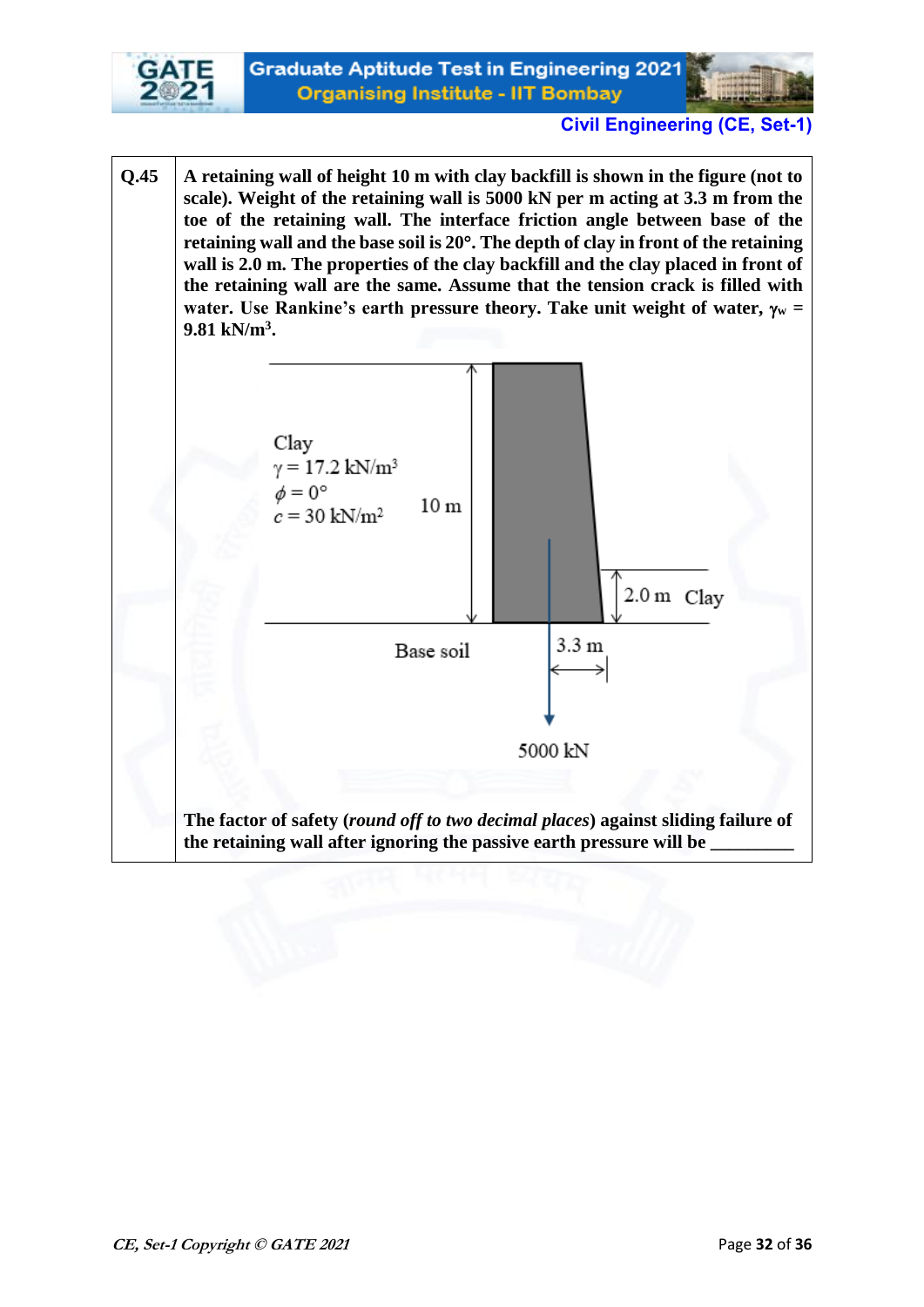

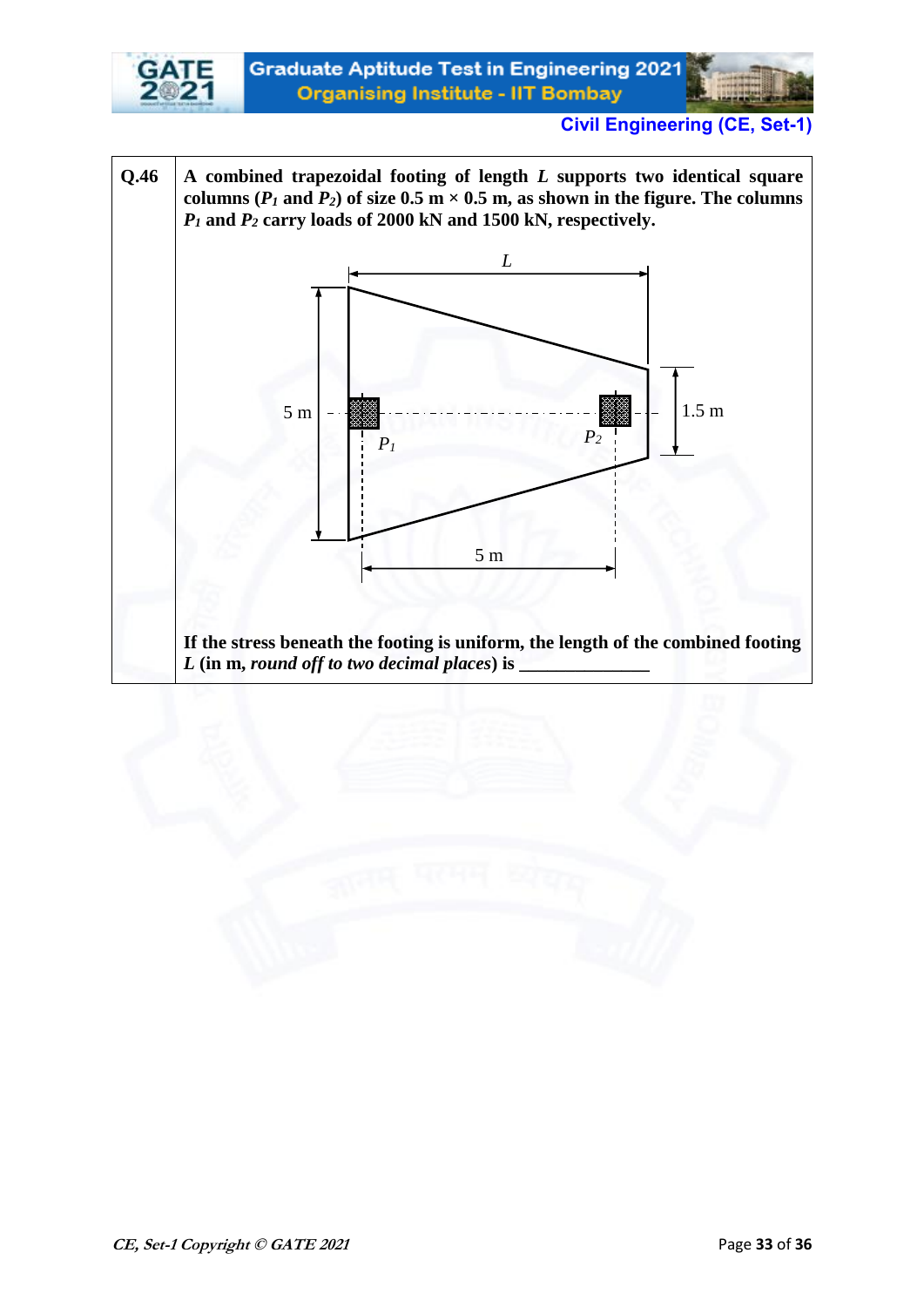



**Q.47 An unsupported slope of height 15 m is shown in the figure (not to scale), in which the slope face makes an angle 50° with the horizontal. The slope material comprises purely cohesive soil having undrained cohesion 75 kPa. A trial slip circle KLM, with a radius 25 m, passes through the crest and toe of the slope and it subtends an angle 60° at its center O. The weight of the active soil mass (***W***, bounded by KLMN) is 2500 kN/m, which is acting at a horizontal distance of 10 m from the toe of the slope. Consider the water table to be present at a very large depth from the ground surface.** 



| <b>O.48</b> | An unlined canal under regime conditions along with a silt factor of 1 has a   |
|-------------|--------------------------------------------------------------------------------|
|             | width of flow 71.25 m. Assuming the unlined canal as a wide channel, the       |
|             | corresponding average depth of flow (in m, round off to two decimal places) in |
|             | the canal will be                                                              |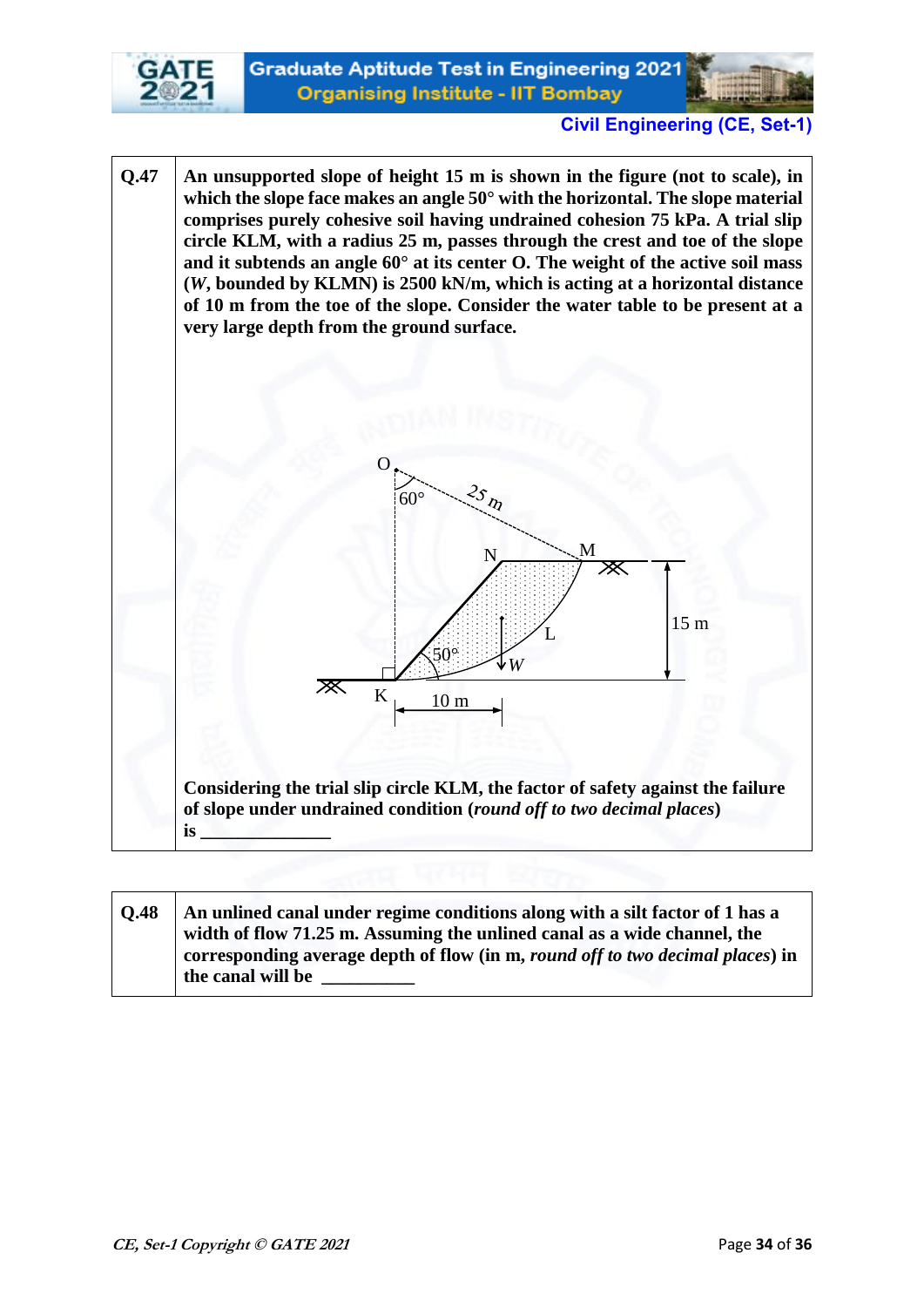

**Q.49 A cylinder (2.0 m diameter, 3.0 m long and 25 kN weight) is acted upon by**  water on one side and oil (specific gravity  $= 0.8$ ) on other side as shown in the **figure.**



**The absolute ratio of the net magnitude of vertical forces to the net magnitude of horizontal forces (***round off to two decimal places***) is \_\_\_\_\_\_\_\_\_\_\_** 

- **Q.50 A tube-well of 20 cm diameter fully penetrates a horizontal, homogeneous and isotropic confined aquifer of infinite horizontal extent. The aquifer is of 30 m uniform thickness. A steady pumping at the rate of 40 litres/s from the well for a long time results in a steady drawdown of 4 m at the well face. The subsurface flow to the well due to pumping is steady, horizontal and Darcian and the radius of influence of the well is 245 m. The hydraulic conductivity of the aquifer (in m/day,** *round off to integer***) is \_\_\_\_\_\_\_\_\_\_\_\_**
- **Q.51** A baghouse filter has to treat 12 m<sup>3</sup>/s of waste gas continuously. The baghouse **is to be divided into 5 sections of equal cloth area such that one section can be shut down for cleaning and/or repairing, while the other 4 sections continue to operate. An air-to-cloth ratio of 6.0 m<sup>3</sup> /min-m<sup>2</sup> cloth will provide sufficient treatment to the gas. The individual bags are of 32 cm in diameter and 5 m in length. The total number of bags (***in integer***) required in the baghouse is \_\_\_\_\_\_\_\_\_\_\_**